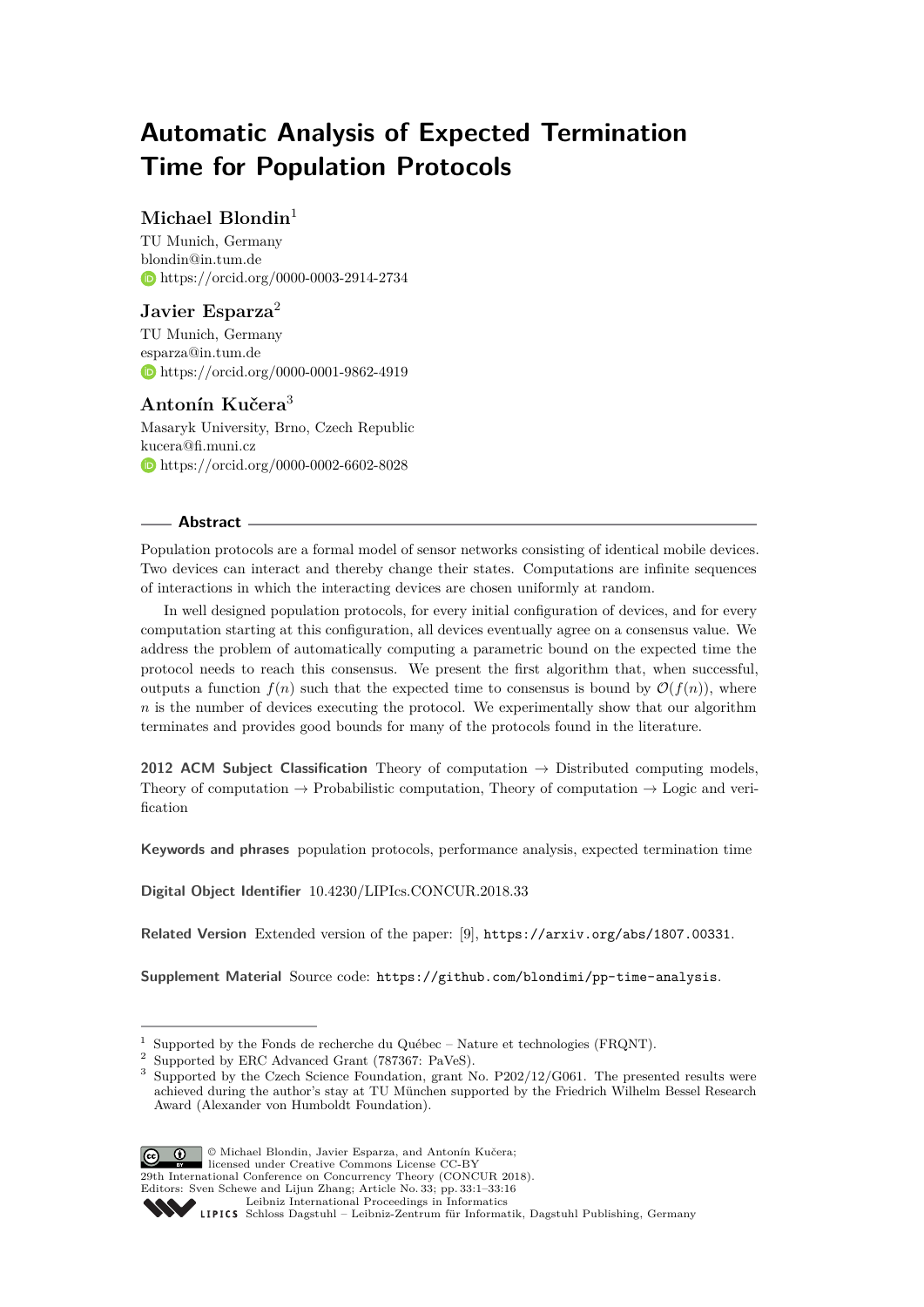#### **33:2 Automatic Analysis of Expected Termination Time for Population Protocols**

## **1 Introduction**

Population protocols are a model of distributed computation in which agents with very limited computational resources randomly interact in pairs to perform computational tasks [\[3,](#page-14-0) [4\]](#page-14-1). They have been used as an abstract model of wireless networks, chemical reactions, and gene regulatory networks, and it has been shown that they can be implemented at molecular level (see, e.g., [\[23,](#page-15-2) [21,](#page-15-3) [11,](#page-15-4) [20\]](#page-15-5)).

Population protocols compute by reaching a stable consensus in which all agents agree on a common output (typically a Boolean value). The output depends on the distribution of the initial states of the agents, called the initial *configuration*, and so a protocol computes a predicate that assigns a Boolean value to each initial configuration. For example, a protocol in which all agents start in the same state computes the predicate  $x > c$  if the agents agree to output 1 when there are at least *c* of them, and otherwise agree to output 0. A protocol with two initial states computes the majority predicate  $x \geq y$  if the agents agree to output 1 exactly when the initial number of agents in the first state is greater than or equal to the initial number of agents in the second state.

In previous work, some authors have studied the automatic verification of population protocols. Since a protocol has a finite state space for each initial configuration, model checking algorithms can be used to verify that the protocol behaves correctly for *a finite number* of initial configurations. However, this technique cannot prove that the protocol is correct for *every* configuration. In [\[16\]](#page-15-6) it was shown that the problem of deciding whether a protocol computes some predicate, and the problem of deciding whether it computes a given predicate, are both decidable and at least as hard as the reachability problem for Petri nets.

In practice, protocols should not only correctly compute a predicate, but also do it fast. The most studied quantitative measure is the expected number of pairwise interactions needed to reach a stable consensus. The measure is defined for the stoichiometric model in which the pair of agents of the next interaction are picked uniformly at random. A derived measure is the *parallel time*, defined as the number of interactions divided by the number of agents. The first paper on population protocols already showed that every predicate can be computed by a protocol with expected total number of interactions  $\mathcal{O}(n^2 \log n)$ , where *n* is the number of agents [\[3,](#page-14-0) [4\]](#page-14-1). Since then, there has been considerable interest in obtaining upper and lower bounds on the number of interactions for some fundamental tasks, like *leader election* and *majority*, and there is also much work on finding trade-offs between the speed of a protocol and its number of states (see, e.g., [\[14,](#page-15-7) [1,](#page-14-2) [6\]](#page-14-3) and the references therein). However, none of these works addresses the verification [\[10\]](#page-15-8) problem: given a protocol, determine its expected number of interactions.

As in the qualitative case, probabilistic model checkers can be used to compute the expected number of interactions for a given configuration. Indeed, in this case the behaviour of the protocol is captured by a finite-state Markov chain, and the expected number of interactions can be computed as the expected number of steps until a bottom strongly connected component of the chain is reached. This was the path followed in [\[12\]](#page-15-9), using the PRISM probabilistic model checker. However, as in the functional case, this technique cannot give a bound valid for *every* configuration.

This paper presents the first algorithm for the automatic computation of an upper bound on the expected number of interactions. The algorithm takes advantage of the hierarchical structure of population protocols where an initial configuration reaches a stable consensus by passing through finitely many "stages". Entering a next stage corresponds to entering a configuration where some behavioral restrictions become permanent (for example, some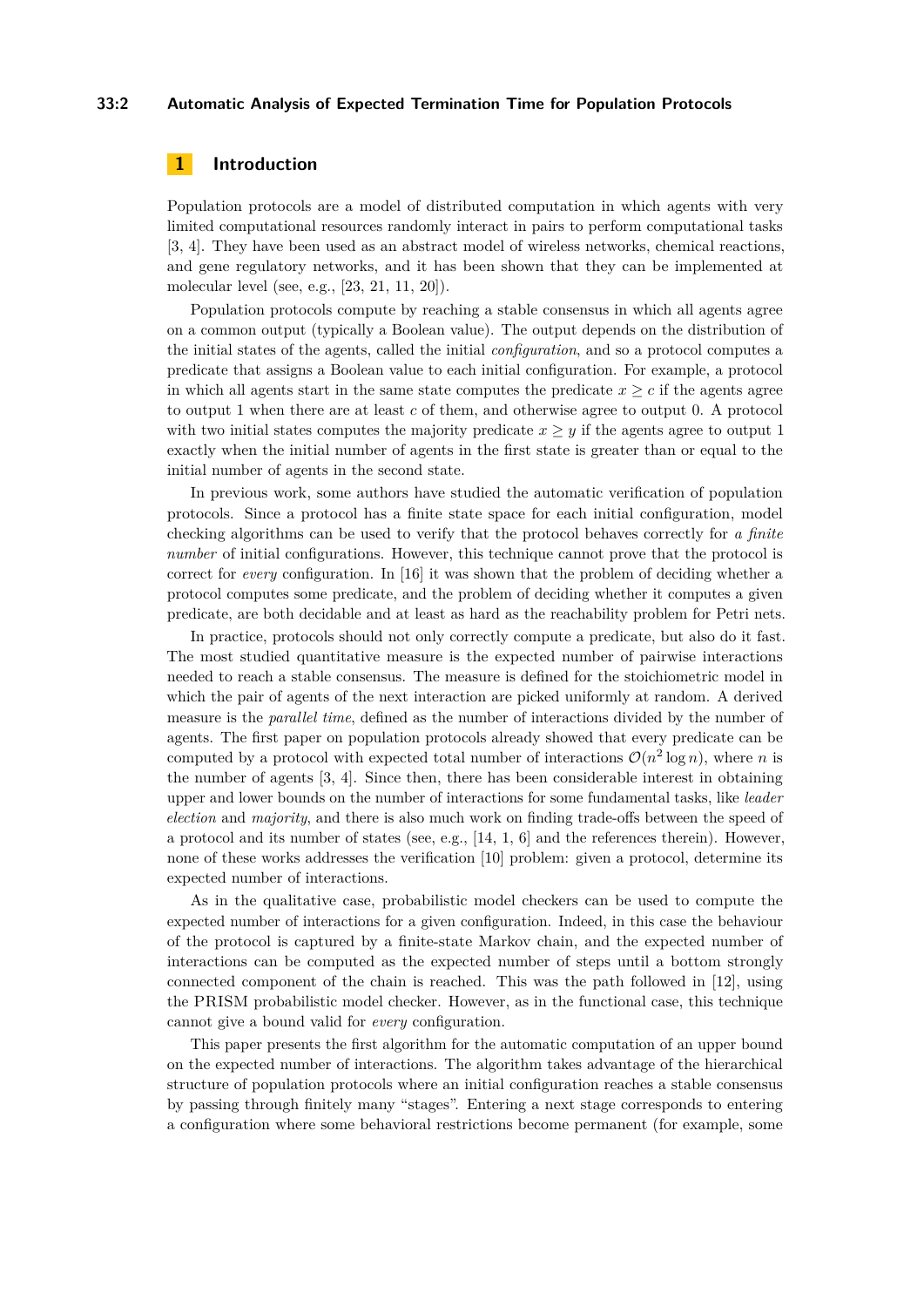interactions become permanently disabled, certain states will never be populated again, etc.). The algorithm automatically identifies such stages and computes a finite acyclic *stage graph* representing the protocol evolution. If all bottom stages of the graph correspond to stabilized configurations, the algorithm proceeds by deriving bounds for the expected number of interactions to move from one stage to the next, and computes a bound for the expected number of interactions by taking an "asymptotic maximum" of these bounds. In unsuitable cases, the resulting upper bound can be higher than the actual expected number of interactions. We report on an implementation of the algorithm and its application to case studies.

**Related work.** To the best of our knowledge, we present the first algorithm for the automatic quantitative verification of population protocols. In fact, even for sequential randomized programs, the automatic computation of the expected time is little studied. After the seminal work of Flajolet *et al*. in [\[17\]](#page-15-10), there is recent work by Kaminski *et al*. [\[19\]](#page-15-11) on the computation of expected runtimes using weakest preconditions, by Chatterje *et al*. on the automated analysis of recurrence relations for expected time [\[10\]](#page-15-8), by Van Chan Ngo *et al*. [\[22\]](#page-15-12) on the automated computation of bounded expectations using amortized resource analysis, and by Batz *et al*. [\[5,](#page-14-4) [22\]](#page-15-12) on the computation of sampling times for Bayesian networks. These works are either not targeted to distributed systems like population protocols, or do not provide the same degree of automation as ours.

**Structure of the paper.** In Section [2,](#page-2-0) we introduce population protocols and a simple modal logic to reason about their behaviours. In Section [3,](#page-5-0) we introduce stage graphs and explain how they allow to prove upper bounds on the expected number of interactions of population protocols. We then give a dedicated algorithm for the computation of stage graphs in Section [4,](#page-7-0) analyze the bounds derived by this algorithm in Section [5,](#page-12-0) and report on experimental results in Section [6.](#page-13-0) Finally, we conclude in Section [7.](#page-14-5) Due to space constraints, we defer proofs of some statements to a full version of this paper [\[9\]](#page-15-0).

# <span id="page-2-0"></span>**2 Population protocols**

In this section, we introduce population protocols and their semantics. We assume familiarity with basic notions of probability theory, such as probability space, random variables, expected value, etc. When we say that some event happens *almost surely*, we mean that the probability of the event is equal to one. We use N to denote the set of non-negative integers.

A *population* consists of *n* agents with states from a finite set  $Q = \{A, B, \ldots\}$  interacting according to a directed *interaction graph* G (without self-loops) over the agents. The interaction proceeds in a sequence of steps, where in each step an edge of the interaction graph is selected uniformly at random, and the states  $(A, B)$  of the two chosen agents are updated according to a transition function containing rules of the form  $(C, D) \mapsto (E, F)$ . We assume that for each pair of states  $(C, D)$ , there is at least one rule  $(C, D) \mapsto (E, F)$ . If there are several rules with the same left-hand side, then one is selected uniformly at random. The unique agent identifiers are not known to the agents and not used by the protocol.

Usually, G is considered as a *complete* graph, and this assumption is adopted also in this work. Since the agent identifiers are hidden and  $\mathcal G$  is complete, a population is fully determined by the number of agents in each state. Formally, a *configuration* is a vector  $C \in \mathbb{N}^Q$ , where  $C(A)$  is the number of agents in state *A*. For every  $A \in Q$ , we use  $\mathbf{1}_A$  to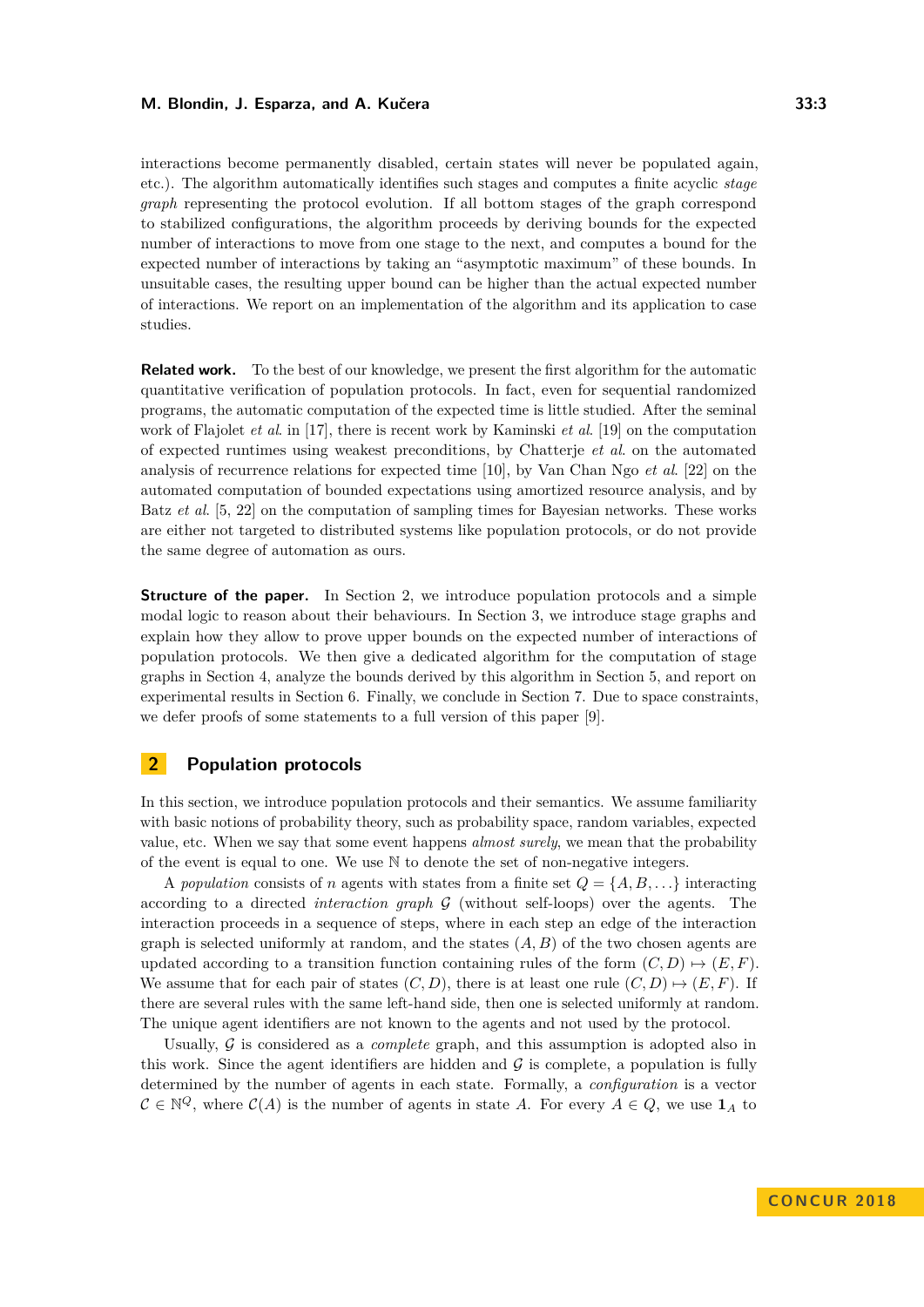#### **33:4 Automatic Analysis of Expected Termination Time for Population Protocols**

denote the vector satisfying  $\mathbf{1}_A(A) = 1$  and  $\mathbf{1}_A(B) = 0$  for all  $B \neq A$ . Note that there is no difference between transitions  $(A, B) \mapsto (C, D)$  and  $(A, B) \mapsto (D, C)$ , because both of them update a given configuration in the same way.

Most of the population protocols studied for complete interaction graphs have a symmetric transition function where pairs  $(A, B)$  and  $(B, A)$  are updated in the same way. For the sake of simplicity, we restrict our attention to symmetric protocols.[4](#page-3-0) Then, the transitions can be written simply as  $AB \mapsto CD$ , because the ordering of states before/after the  $\mapsto$  symbol is irrelevant. Formally,  $AB$  and  $CD$  are understood as elements of  $Q^{\langle 2 \rangle}$ , i.e., multisets over  $Q$ with precisely two elements.

 $\triangleright$  **Definition 1.** A *population protocol* is a tuple  $\mathcal{P} = (Q, T, \Sigma, I, O)$  where

- *Q* is a non-empty finite set of *states*;
- $T: Q^{\langle 2 \rangle} \times Q^{\langle 2 \rangle}$  is a total *transition relation*;
- $\sum$  is a non-empty finite *input alphabet*,
- $I: \Sigma \to Q$  is the *input function* mapping input symbols to states,
- $O: Q \to \{0, 1\}$  is the *output function*.

We write  $AB \mapsto CD$  to indicate that  $(AB, CD) \in T$ . When defining the set *T*, we usually specify the outgoing transitions only for some subset of  $Q^{(2)}$ . For the other pairs AB, there (implicitly) exists a single *idle* transition  $AB \mapsto AB$ . We also write  $I(\Sigma)$  to denote the set  ${q \in Q \mid q = I(\sigma) \text{ for some } \sigma \in \Sigma}.$ 

## **2.1 Executing population protocols**

A transition  $AB$  →  $CD$  is *enabled* in a configuration C if  $C - 1_A - 1_B ≥ 0$ . A transition  $AB \mapsto CD$  enabled in C can *fire* and thus produce a configuration  $C' = C - \mathbf{1}_A - \mathbf{1}_B + \mathbf{1}_C + \mathbf{1}_D$ . The *probability* of executing a transition  $AB \mapsto CD$  enabled in C is defined by

$$
\mathbb{P}[\mathcal{C}, AB \mapsto CD] = \begin{cases} \frac{\mathcal{C}(A) \cdot (\mathcal{C}(A) - 1)}{(n^2 - n) \cdot |\{EF \in Q^{(2)} : AA \mapsto EF\}|} & \text{if } A = B, \\ \frac{2 \cdot \mathcal{C}(A) \cdot \mathcal{C}(B)}{(n^2 - n) \cdot |\{EF \in Q^{(2)} : AB \mapsto EF\}|} & \text{if } A \neq B. \end{cases}
$$

where *n* is the size of C. Note that  $2 \cdot C(A) \cdot C(B)$  is the number of directed edges connecting agents in states *A* and *B* (when  $A \neq B$ ), and  $n^2 - n$  is the total number of directed edges in a complete directed graph without self-loops with *n* vertices. If a pair of agents in states *A* and *B* is selected, one of the outgoing transitions of *AB* is chosen uniformly at random.

We write  $\mathcal{C} \to \mathcal{C}'$  to indicate that  $\mathcal{C}'$  is obtained from  $\mathcal{C}$  by firing some transition, and we use  $\mathbb{P}[\mathcal{C} \to \mathcal{C}']$  to denote the probability of executing a transition enabled in  $\mathcal{C}$  producing  $\mathcal{C}'$ . Note that there can be several transitions enabled in C producing  $\mathcal{C}'$ , and  $\mathbb{P}[\mathcal{C} \to \mathcal{C}']$  is the total probability of executing some of them.

An *execution* initiated in a given configuration C is a finite sequence  $C_0, \ldots, C_\ell$  of configurations such that  $\ell \in \mathbb{N}$ ,  $C_0 = \mathcal{C}$ , and  $\mathcal{C}_i \to \mathcal{C}_{i+1}$  for all  $i < \ell$ . A configuration  $\mathcal{C}'$  is *reachable* from a configuration  $C$  if there is an execution initiated in  $C$  ending in  $C'$ . A run is an infinite sequence of configurations  $\omega = C_0, C_1, \ldots$  such that every finite prefix of  $\omega$  is an execution. The configuration  $\mathcal{C}_i$  of a run  $\omega$  is also denoted by  $\omega_i$ . For a given execution  $\mathcal{C}_0, \ldots, \mathcal{C}_\ell$ , we use  $Run(\mathcal{C}_0, \ldots, \mathcal{C}_\ell)$  to denote the set of all runs starting with  $\mathcal{C}_0, \ldots, \mathcal{C}_\ell$ .

<span id="page-3-0"></span><sup>4</sup> All of the presented results can easily be extended to non-symmetric population protocols. The only technical difference is the way of evaluating/estimating the probability of executing a given transition in a given configuration.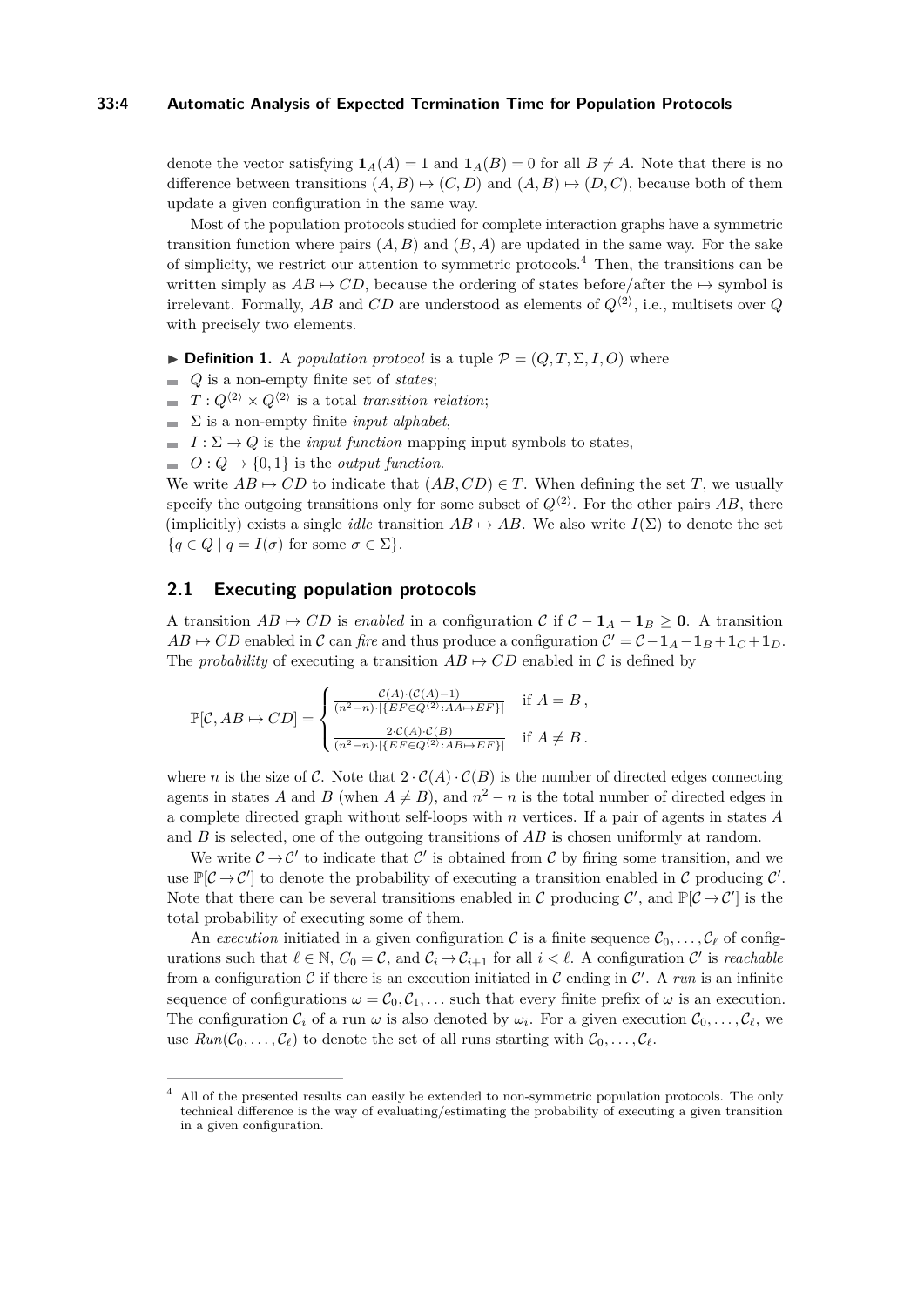For every configuration C, we define the probability space  $(Run(\mathcal{C}), \mathcal{F}, \mathbb{P}_{\mathcal{C}})$ , where F is the  $\sigma$ -algebra generated by all  $Run(\mathcal{C}_0, \ldots, \mathcal{C}_\ell)$  such that  $\mathcal{C}_0, \ldots, \mathcal{C}_\ell$  is an execution initiated in C, and  $\mathbb{P}_{\mathcal{C}}$  is the unique probability measure satisfying  $\mathbb{P}_{\mathcal{C}}(Run(C_0, \ldots, C_\ell))$  =  $\prod_{i=0}^{\ell-1} \mathbb{P}[\mathcal{C}_i \rightarrow \mathcal{C}_{i+1}]$ .

## <span id="page-4-0"></span>**2.2 A simple modal logic for population protocols**

To specify properties of configurations, we use a qualitative variant of the branching-time logic EF. Let  $AP_{\mathcal{P}} = Q \cup \{A! \mid A \in Q \text{ such that there is a non-idle transition } AA \mapsto BC\}.$ The formulae of our qualitative logic are constructed in the following way, where *a* ranges over  $AP_{\mathcal{P}} \cup \{Out_0, Out_1\}$ :

 $\varphi$  ::= *a* | ¬*ϕ* | *ϕ*<sub>0</sub>  $\wedge$  *ϕ*<sub>1</sub> | □ $\varphi$  |  $\Diamond$ *ϕ*.

The semantics is defined inductively:

| $\mathcal{C} \models A$                          |     | iff $C(A) > 0$ ,                                                                                                                     |
|--------------------------------------------------|-----|--------------------------------------------------------------------------------------------------------------------------------------|
| $C \models A!$                                   |     | iff $C(A) = 1$ ,                                                                                                                     |
| $\mathcal{C}\models Out_0$                       |     | iff $O(A) = 0$ for all $A \in Q$ such that $C(A) > 0$ ,                                                                              |
| $\mathcal{C} \models Out_1$                      |     | iff $O(A) = 1$ for all $A \in Q$ such that $C(A) > 0$ ,                                                                              |
| $\mathcal{C} \models \neg \varphi$               |     | iff $C \not\models \varphi$ ,                                                                                                        |
| $\mathcal{C} \models \varphi_0 \wedge \varphi_1$ |     | iff $\mathcal{C} \models \varphi_0$ and $\mathcal{C} \models \varphi_1$ ,                                                            |
| $\mathcal{C} \models \Box \varphi$               |     | iff $\mathbb{P}_{\mathcal{C}}(\{\omega \in Run(\mathcal{C}) \mid \omega_i \models \varphi \text{ for all } i \in \mathbb{N}\}) = 1,$ |
| $\mathcal{C} \models \Diamond \varphi$           | iff | $\mathbb{P}_{\mathcal{C}}(\{\omega \in Run(\mathcal{C}) \mid \omega_i \models \varphi \text{ for some } i \in \mathbb{N}\}) = 1.$    |

Note that  $\mathcal{C} \models \Box \varphi$  iff all configurations reachable from C satisfy  $\varphi$ , and  $\mathcal{C} \models \Diamond \varphi$  iff a run initiated in C visits a configuration satisfying  $\varphi$  almost surely (i.e., with probability one). We also use  $tt, ff,$  and other propositional connectives whose semantics is defined in the standard way. Furthermore, we occasionally interpret a given set of configurations  $\beta$  as a formula where  $\mathcal{C} \models \mathcal{B}$  iff  $\mathcal{C} \in \mathcal{B}$ .

For every formula  $\varphi$ , we define a random variable  $Steps_{\varphi}$  assigning to every run  $C_0, C_1, \ldots$ either the least  $\ell \in \mathbb{N}$  such that  $\mathcal{C}_{\ell} \models \varphi$ , or  $\infty$  if there is no such  $\ell$ . For a given configuration C, we use  $\mathbb{E}_{\mathcal{C}}[Steps_{\varphi}]$  to denote the expected value of  $Steps_{\varphi}$  in the probability space  $(Run(\mathcal{C}), \mathcal{F}, \mathbb{P}_{\mathcal{C}}).$ 

## **2.3 Computable predicates, interaction complexity**

Every *input*  $\mathcal{X} \in \mathbb{N}^{\Sigma}$  is mapped to the configuration  $\mathcal{C}_{\mathcal{X}}$  such that

$$
\mathcal{C}_{\mathcal{X}}(q) = \sum_{\substack{\sigma \in \Sigma \\ I(\sigma) = q}} \mathcal{X}(\sigma) \quad \text{for every } q \in Q.
$$

An *initial* configuration is a configuration of the form  $\mathcal{C}_{\mathcal{X}}$  where  $\mathcal{X}$  is an input. A configuration C is *stable* if  $C \models$  *Stable*, where *Stable*  $\equiv (\Box Out_0) \vee (\Box Out_1)$ . We say that a protocol P *terminates* if  $\mathcal{C} \models \Diamond$ *Stable* for every initial configuration  $\mathcal{C}$ . A protocol  $\mathcal{P}$  *computes* a unary predicate  $\Lambda$  on inputs if it terminates and every stable configuration  $\mathcal{C}'$  reachable from an initial configuration  $\mathcal{C}_{\mathcal{X}}$  satisfies  $\mathcal{C}' \models Out_x$ , where *x* is either 1 or 0 depending on whether  $\mathcal X$  satisfies  $\Lambda$  or not, respectively.

The *interaction complexity* of  $P$  is a function *InterComplexity<sub>P</sub>* assigning to every  $n \geq 1$ the *maximal*  $\mathbb{E}_{\mathcal{C}}[Steps_{Stable}]$ , where  $\mathcal{C}$  ranges over all initial configurations of size *n*. Since several interactions may be running in parallel, the *time complexity* of  $P$  is defined as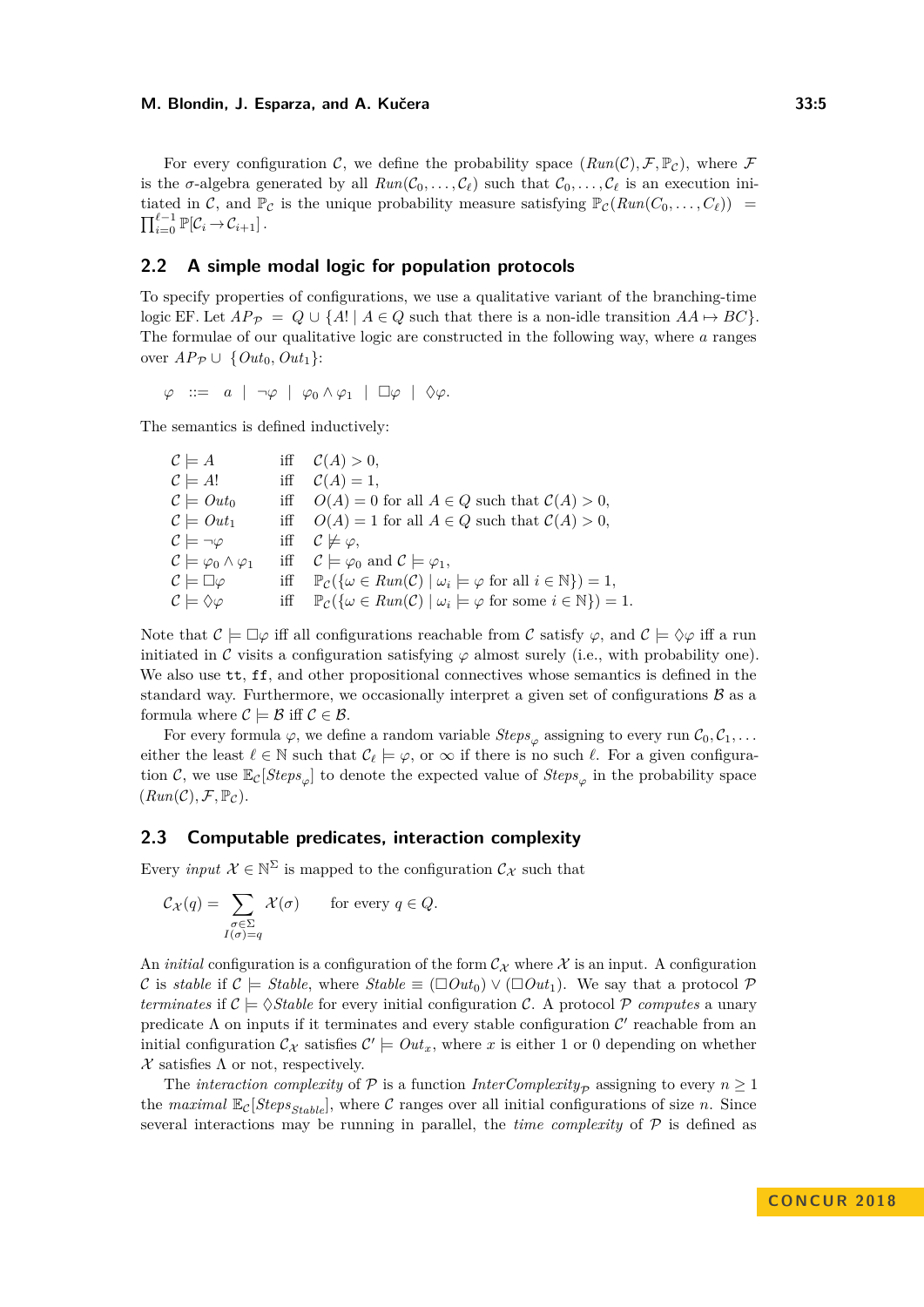### **33:6 Automatic Analysis of Expected Termination Time for Population Protocols**

*InterComplexity*<sub> $\sigma$ </sub> $(n)$  divided by *n*. Hence, asymptotic bounds on interaction complexity immediately induce the corresponding bounds on time complexity.

### **2.4 Running examples**

A well-studied predicate for population protocols is *majority*. Here,  $\Sigma = \{A, B\}$ ,  $I(A) = A$ ,  $I(B) = B$ , and the protocol computes whether there are at least as many agents in state *B* as there are in state *A*. As running examples, we use two different protocols for computing majority, taken from [\[15\]](#page-15-13) and [\[18\]](#page-15-14).

<span id="page-5-4"></span>**Example 2** (majority protocol of [\[15\]](#page-15-13)). We have that  $Q = \{A, B, a, b\}$ ,  $O(A) = O(a) = 0$ ,  $O(B) = O(b) = 1$ , and the transitions are the following:  $AB \mapsto ab$ ,  $Ab \mapsto Aa$ ,  $Ba \mapsto Bb$  and  $ba \mapsto bb$ .

<span id="page-5-3"></span>**Example 3** (majority protocol of [\[18\]](#page-15-14)). Here,  $Q = \{A, B, C, a, b\}$ ,  $O(A) = O(a) = 0$ ,  $O(B) = O(b) = O(C) = 1$ , and the transitions are the following:  $AB \mapsto bC$ ,  $AC \mapsto Aa$ ,  $BC \rightarrow Bb$ ,  $Ba \rightarrow Bb$ ,  $Ab \rightarrow Aa$  and  $Ca \rightarrow Cb$ .

# <span id="page-5-0"></span>**3 Stages of population protocols**

Most of the existing population protocols are designed so that each initial configuration passes through finitely many "stages" before reaching a stable configuration. Entering a next stage corresponds to performing some additional non-reversible changes in the structure of configurations. Hence, the transition relation between stages is acyclic, and each configuration in a non-terminal stage eventually enters one of the successor stages with probability one. This intuition is formalized in our next definition.

<span id="page-5-2"></span>**Definition 4.** Let  $\mathcal{P} = (Q, T, \Sigma, I, O)$  be a population protocol. A *stage graph* for  $\mathcal{P}$  is a triple  $\mathcal{G} = (\mathbb{S}, \hookrightarrow, \llbracket \cdot \rrbracket)$  where  $\mathbb{S}$  is a finite set of *stages*,  $\hookrightarrow \subseteq \mathbb{S} \times \mathbb{S}$  is an acyclic transition relation, and  $\lbrack \cdot \rbrack$  is a function assigning to each  $S \in \mathbb{S}$  a set of configurations  $\lbrack \lbrack S \rbrack$  such that the following conditions are satisfied:

- (a) For every initial configuration C there is some  $S \in \mathbb{S}$  such that  $C \in [S]$ .
- **(b)** For every  $S \in \mathcal{S}$  with at least one successor under  $\hookrightarrow$ , and for every  $C \in \llbracket S \rrbracket$ , we have that<sup>[5](#page-5-1)</sup>  $\mathcal{C} \models \Diamond Succ(S)$ , where  $Succ(S) \equiv \bigvee_{S \hookrightarrow S'} [S']$ .

Note that a stage graph for  $P$  is not determined uniquely. Even a trivial graph with one stage *S* and no transitions such that  $\llbracket S \rrbracket$  is the set of all configurations is a valid stage graph by Definition [4.](#page-5-2) To analyze the interaction complexity of  $P$ , we need to construct a stage graph so that the expected number of transitions needed to move from stage to stage can be determined easily, and all terminal stages consist only of stable configurations (see Lemma [6](#page-6-0) below).

Formally, a stage *S* is *terminal* if it does not have any successors, i.e., there is no *S'* satisfying  $S \hookrightarrow S'$ . Let  $\mathcal T$  be the set of all terminal stages, and let  $Term \equiv \bigvee_{S \in \mathcal T} [S]$ . It follows directly from Definition [4\(](#page-5-2)b) that  $\mathcal{C} \models \Diamond \text{Term}$  for every initial configuration  $\mathcal{C}$ . Let *ReachTerminal<sub>G</sub>* be a function assigning to every  $n \geq 1$  the maximal  $\mathbb{E}_{\mathcal{C}}[Steps_{Term}]$ , where C ranges over all initial configurations of size *n*. Furthermore, for every  $S \in \mathbb{S}$ , we define a

<span id="page-5-1"></span><sup>5</sup> Recall that sets of configurations can be interpreted as formulae of the modal logic introduced in Section [2.2.](#page-4-0)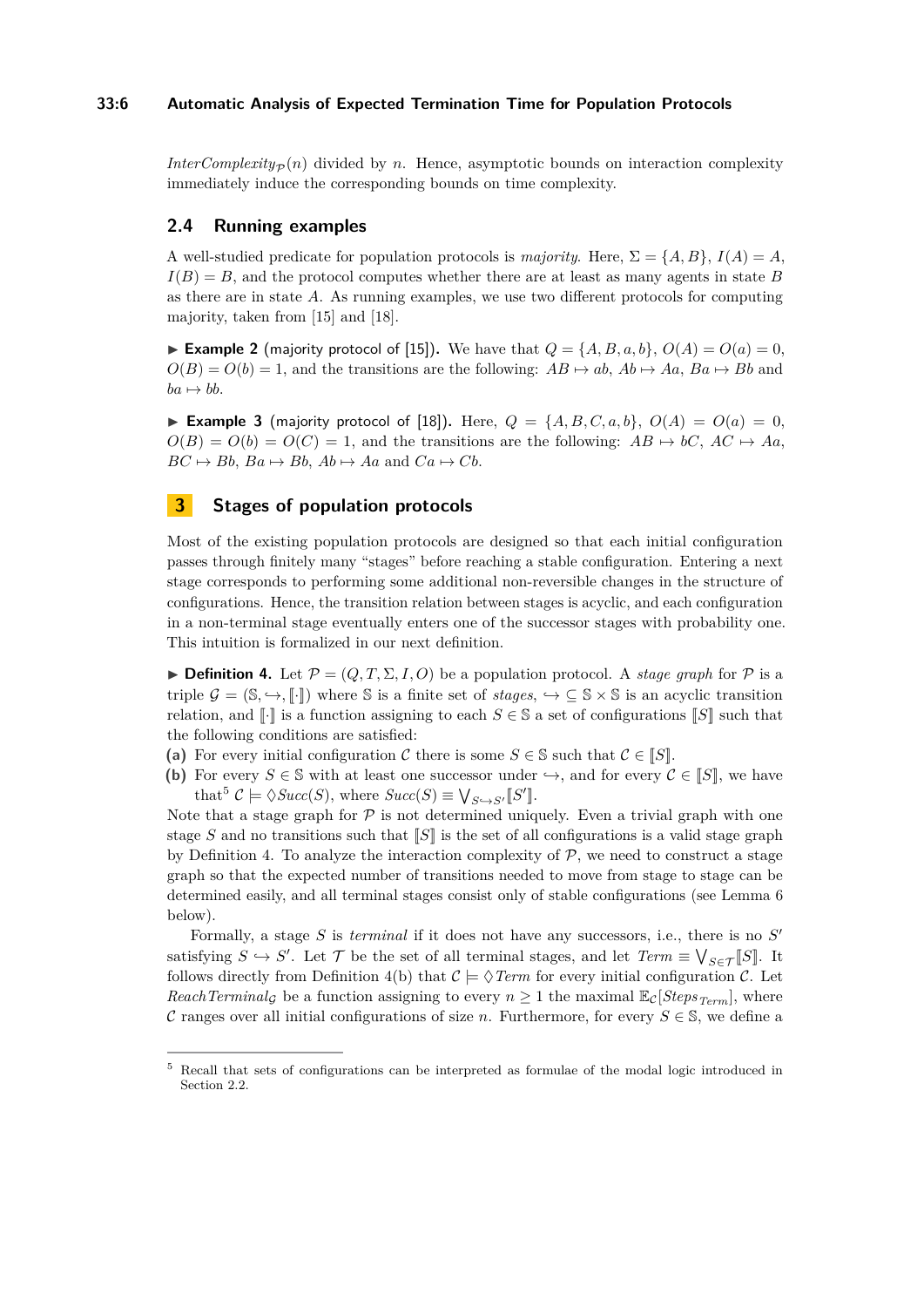<span id="page-6-1"></span>

**Figure 1** A stage graph for the majority protocol of Example [3.](#page-5-3)

function *ReachNext<sub>S</sub>* assigning to every  $n \geq 1$  the maximal  $\mathbb{E}_{\mathcal{C}}[Steps_{Succ(S)}]$ , where  $\mathcal{C}$  ranges over all configurations of  $\llbracket S \rrbracket$  of size *n* (if  $\llbracket S \rrbracket$  does not contain any configuration of size *n*, we put  $ReachNext<sub>S</sub>(n) = 0$ .

An asymptotic upper bound for *ReachTerminal<sub>G</sub>* can be obtained by developing an asymptotic upper bound for all *ReachNext*<sub>*S*</sub>, where  $S \in \mathbb{S}$ . Even though such a bound on  $ReachTerminal_G$  depends on  $|\mathcal{S}|$ , the latter is a constant since it is independent from the number of agents. Therefore, the following holds:

**► Lemma 5.** *Let*  $\mathcal{P} = (Q, T, \Sigma, I, O)$  *be a population protocol and*  $\mathcal{G} = (\mathbb{S}, \hookrightarrow, \llbracket \cdot \rrbracket)$  *a stage graph for*  $P$ *. Let*  $f : \mathbb{N} \to \mathbb{N}$  *be a function such that*  $ReachNext_S \in \mathcal{O}(f)$  *for all*  $S \in \mathbb{S}$ *. Then*  $ReachTerminal_G \in \mathcal{O}(f)$ .

Observe that if every terminal stage *S* satisfies  $\llbracket S \rrbracket \subseteq Stable$ , then *InterComplexity*<sub> $\mathcal{P}} \leq$ </sub>  $ReachTerminal_G$  (pointwise). Thus, we obtain the following:

<span id="page-6-0"></span>**► Lemma 6.** *Let*  $\mathcal{P} = (Q, T, \Sigma, I, O)$  *be a population protocol and*  $\mathcal{G} = (\mathbb{S}, \hookrightarrow, [\cdot])$  *a stage graph for*  $P$  *such that*  $\mathbb{S} \subseteq$  *Stable for every terminal stage*  $S$ *. Let*  $f : \mathbb{N} \to \mathbb{N}$  *be a function such that*  $ReachNext_S \in \mathcal{O}(f)$  *for all*  $S \in \mathbb{S}$ *. Then*  $InterComplexity_{\mathcal{D}} \in \mathcal{O}(f)$ *.* 

## **3.1 An example of a stage graph**

In this section, we give an example of a stage graph  $\mathcal G$  for the majority protocol  $\mathcal P$  of Example [3,](#page-5-3) and we show how to analyze the interaction complexity of  $P$  using  $\mathcal{G}$ .

The stage graph  $\mathcal G$  of Fig. [1](#page-6-1) is a simplified version of the stage graph computed by the algorithm of the forthcoming Section [4.](#page-7-0) Intuitively, the hierarchy of stages corresponds to "disabling more and more states" along runs initiated in initial configurations. For each stage  $S_i$  of  $\mathcal{G}$ , the set  $\llbracket S_i \rrbracket$  consists of all configurations satisfying the associated formula shown in Fig. [1.](#page-6-1) Since  $\llbracket S_0 \rrbracket$  is precisely the set of all initial configurations, Condition (a) of Definition [4](#page-5-2) is satisfied. For every  $C_0 \in [S_0]$ , transition  $AB \mapsto bC$  can be executed in all configurations reachable from  $C_0$  until *A* or *B* disappears. Furthermore, the number of *A*'s and *B*'s can only decrease along every run initiated in  $C_0$ . Hence,  $C_0$  almost surely reaches a configuration C where A or B (or both of them) disappear. Note that if, e.g.,  $\mathcal{C}(A) = 0$  and  $\mathcal{C}(B) > 0$ . then this property is "permanent", i.e., every successor C' of C also satisfies  $C'(A) = 0$  and  $\mathcal{C}'(B) > 0$ . Thus, we obtain the stages  $S_1$ ,  $S_2$ , and  $S_3$ . Observe that if *A* and *B* disappear simultaneously (which happens iff the initial configuration  $\mathcal{C}_0$  satisfies  $\mathcal{C}_0(A) = \mathcal{C}_0(B)$ ), then the configuration  $C$  will contain at least one copy of  $C$  which cannot be removed.

In all configurations of  $\llbracket S_1 \rrbracket$ , the only potentially executable transitions are the following:  $AC \rightarrow Aa$ ,  $Ab \rightarrow Aa$ ,  $Ca \rightarrow Cb$ . Since *A* appears in all configurations reachable from configurations of  $[[S_1]]$ , the transition  $AC \rightarrow Aa$  stays enabled in all of these configurations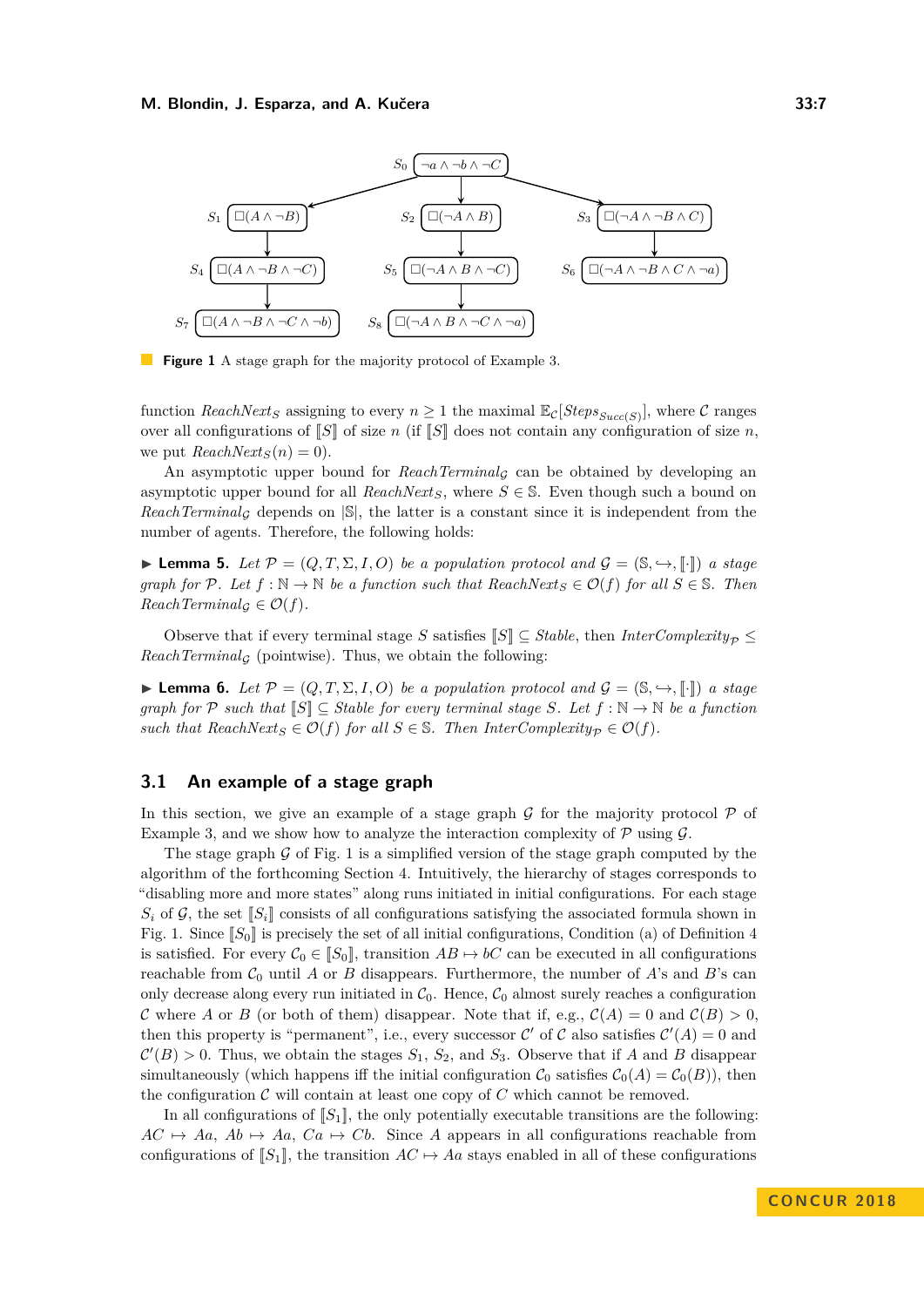#### **33:8 Automatic Analysis of Expected Termination Time for Population Protocols**

until *C* disappears. Hence, every configuration of  $\llbracket S_1 \rrbracket$  almost surely reaches a configuration of  $\llbracket S_4 \rrbracket$ . Similarly, we can argue that all configurations of  $\llbracket S_4 \rrbracket$  almost surely reach a configuration of  $\llbracket S_7 \rrbracket$ , etc. Hence, Condition (b) of Definition [4](#page-5-2) is also satisfied.

Let  $C_0 \in [S_0]$  be an initial configuration of size *n*, and let C be a configuration reachable from  $C_0$  such that  $m = \min\{C(A), C(B)\} > 0$ . The probability of firing  $AB \mapsto bC$  stays larger than  $m^2/n^2$  in all configurations reached from  $\mathcal C$  by executing a finite sequence of transitions *different* from  $AB \mapsto bC$ . This means that  $AB \mapsto bC$  is fired after at most  $n^2/m^2$ trials on average. Since  $\min{\{\mathcal{C}_0(A), \mathcal{C}_0(B)\}} \leq n/2$ , we obtain

$$
ReachNext_{S_0}(n) \leq \sum_{i=1}^{n/2} \frac{n^2}{i^2} \leq n^2 \cdot \sum_{i=1}^{n} \frac{1}{i^2} \leq n^2 \cdot \mathcal{H}_{n,2} \in \mathcal{O}(n^2).
$$

Here,  $\mathcal{H}_{n,2}$  is the *n*-th Harmonic number of order 2. As  $\lim_{n\to\infty}\mathcal{H}_{n,2}=c<\infty$ , we have that  $n^2 \cdot \mathcal{H}_{n,2} \in \mathcal{O}(n^2)$ .

Now, let us analyze  $ReachNext_{S_1}(n)$ . Let  $C \in [S_1]$  be a configuration of size *n*. We need to fire the transition  $AC \mapsto Aa$  repeatedly until all *C*'s disappear. Let *C*' be a configuration reachable from C such that  $C'(C) = m$ . Since  $C \models \Box(A \land \neg B)$ , we have that  $C'(A) > 0$ , and hence the probability of firing  $AC \mapsto Aa$  in C' is at least  $m/n^2$ . Thus, we obtain

$$
ReachNext_{S_1}(n) \leq \sum_{i=1}^n \frac{n^2}{i} \leq n^2 \cdot \sum_{i=1}^n \frac{1}{i} \leq n^2 \cdot \mathcal{H}_n \in \mathcal{O}(n^2 \log(n)).
$$

Here  $\mathcal{H}_n$  denotes the *n*-th Harmonic number (of order 1). Since  $\lim_{n\to\infty}\mathcal{H}_n = c \cdot \log(n)$ where *c* is a constant, we get  $n^2 \cdot \mathcal{H}_n \in \mathcal{O}(n^2 \log(n)).$ 

Similarly, we can show that  $ReachNext_{S_i}(n) \in \mathcal{O}(n^2 \log(n))$  for every stage  $S_i$  of the considered stage graph. Since all configurations associated to terminal stages are stable, we can apply Lemma [6](#page-6-0) and conclude that  $InterComplexity_{\mathcal{P}} \in \mathcal{O}(n^2 \log(n))$ . Let us note that the algorithm of the forthcoming Section [4](#page-7-0) can derive this result fully automatically in less than a second.

## <span id="page-7-0"></span>**4 Computing a stage graph**

In this section, we give an algorithm computing a stage graph for a given population protocol. Intuitively, the algorithm tries to identify a subset of transitions which will be simultaneously and permanently disabled in the future with probability one, and also performs a kind of "case analysis" how this can happen. The resulting stage graph admits computing an upper asymptotic bounds on *ReachNext<sup>S</sup>* for every stage *S*, which allows to compute an asymptotic upper bound on the interaction complexity of the protocol by applying Lemma [6.](#page-6-0)

For the rest of this section, we fix a population protocol  $\mathcal{P} = (Q, T, \Sigma, I, O)$ . A *valuation* is a *partial* function  $\nu : AP_{\mathcal{P}} \to \{\texttt{tt}, \texttt{ff}\}$  such that  $\nu(A!) = \texttt{tt}$  implies  $\nu(A) = \texttt{tt}$  whenever  $A!$ ,  $A \in Dom(\nu)$ , where  $Dom(\nu)$  is the domain of  $\nu$ . Slightly abusing our notation, we also denote by *ν* the propositional formula

$$
\bigwedge_{\substack{p \in Dom(\nu) \\ \nu(p)=\text{tt}}} p \land \bigwedge_{\substack{p \in Dom(\nu) \\ \nu(p)=\text{ff}}} \neg p
$$

Hence, by writing  $\mathcal{C} \models \nu$  we mean that C satisfies the above formula.

For every *transition head*  $AB \in Q^{\langle 2 \rangle}$ , let  $\xi_{AB}$  be either the formula  $\neg A \vee \neg B$  or the formula  $\neg A \lor A!$ , depending on whether  $A \neq B$  or  $A = B$ , respectively. Hence, the formulae  $\xi_{AB}$  and  $\neg \xi_{AB}$  say that all transitions of the form  $AB \mapsto CD$  are disabled and enabled,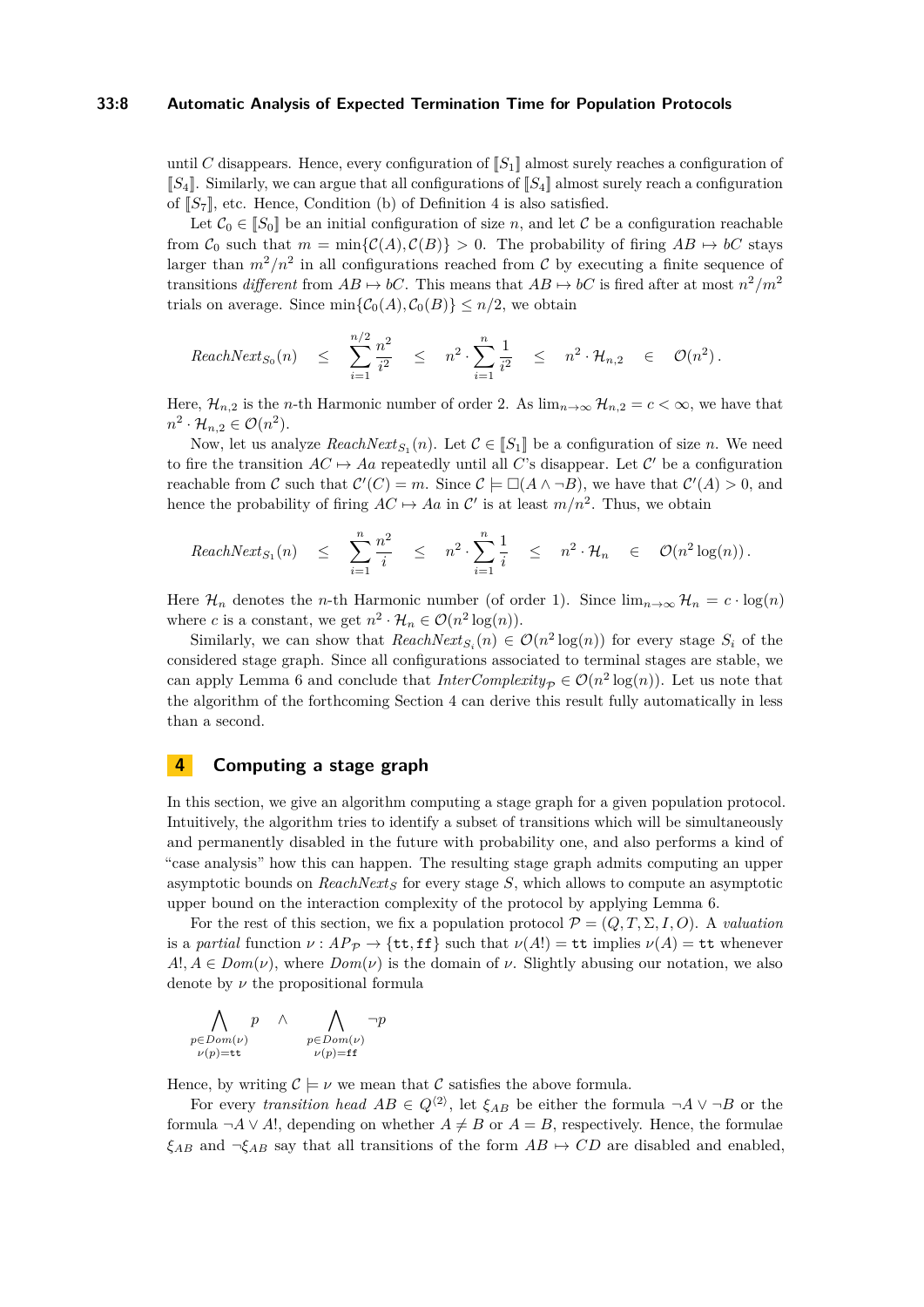respectively. For a given set  $\mathcal{T} \subseteq Q^{\langle 2 \rangle}$ , consider the propositional formula  $\Psi_{\mathcal{T}} \equiv \bigwedge_{AB \in \mathcal{T}} \xi_{AB}$ . To simplify our notation, we write just T instead of  $\Psi_{\mathcal{T}}$ , i.e.,  $\mathcal{C} \models \mathcal{T}$  iff all transitions specified by  $\mathcal T$  are disabled in  $\mathcal C$ .

**Definition 7.** Let  $\mathcal{P} = (Q, T, \Sigma, I, O)$  be a population protocol. A  $\mathcal{P}$ -stage is a triple  $S = (\Phi, \pi, \mathcal{T})$  where

 $\blacksquare$  **Φ** is a propositional formula over  $AP_{\mathcal{P}}$ ,

 $\blacksquare$  *π* is a valuation, called the *persistent valuation*,

 $\mathcal{T} \subseteq Q^{\langle 2 \rangle}$  is a set of transition heads, called the *permanently disabled transition heads*. For every P-stage  $S = (\Phi, \pi, \mathcal{T})$ , we put  $\llbracket S \rrbracket = \{ \mathcal{C} \mid \mathcal{C} \models \Phi \land \Box \pi \land \Box \mathcal{T} \}.$ 

Our algorithm computes a stage graph for  $P$  gradually by adding more and more  $P$ -stages. It starts by inserting the *initial*  $P$ -stage  $S_0 = (\Phi, \emptyset, \emptyset)$ , where

$$
\Phi = \left(\bigvee_{A \in I(\Sigma)} A\right) \wedge \bigwedge_{A \in Q \setminus I(\Sigma)} \neg A.
$$

Note that  $\llbracket S_0 \rrbracket$  is precisely the set of all initial configurations (the empty conjunction is interpreted as *true*). Then, the algorithm picks an unprocessed P-stage in the part of the stage graph constructed so far, and computes its immediate successors. This goes on until all  $P$ -stages become either internal or terminal. Since the total number of constructed  $P$ -stages can be exponential in the size of  $\mathcal{P}$ , the worst-case complexity of our algorithm is exponential. However, as we shall see in Section [6,](#page-13-0) protocols with hundreds of states and transitions can be successfully analyzed even by our prototype implementation.

Let  $S = (\Phi, \pi, \mathcal{T})$  be a non-terminal P-stage, and let  $AP_S \subseteq AP_{\mathcal{P}}$  be the set of all atomic propositions appearing in the formula Φ. The successor P-stages of *S* are constructed as follows. First, the algorithm computes the set  $Val_S$  consisting of all valuations  $\nu$  with domain  $AP<sub>S</sub>$  such that *ν* satisfies  $\Phi$  when the latter is interpreted over  $AP<sub>S</sub>$ . Intuitively, this corresponds to dividing [[*S*]] into disjoint "subcases" determined by different *ν*'s (as we shall see,  $\Phi$  always implies the formula  $\pi \wedge \mathcal{T}$ , so  $\nu$  cannot be in conflict with the information represented by  $\pi$  and  $\mathcal{T}$ ; furthermore, we have  $Dom(\pi) \subseteq Dom(\nu)$ ). Then, for each  $\nu \in Val_S$ , a P-stage  $S_\nu$  is constructed, and  $S_\nu$  may or may not become a successor of *S*. If none of these  $S_\nu$  becomes a successor of *S*, then *S* is declared as terminal.

Let us fix some  $\nu \in Val_S$ . In the rest of this section, we show how to compute the P-stage  $S_{\nu} = (\Phi_{\nu}, \pi_{\nu}, \mathcal{T}_{\nu})$ , and how to determine whether or not  $S_{\nu}$  becomes a successor of *S*. An explicit pseudocode for constructing  $S_\nu$  is given in [\[9\]](#page-15-0).

## **4.1 Computing the valuation** *π<sup>ν</sup>*

The valuation  $\pi_{\nu}$  is obtained by extending  $\pi$  with the "permanent part" of  $\nu$ . Intuitively, we try to identify  $A \in Q$  such that  $\nu(A) = \mathsf{tt}$  (or  $\nu(A) = \mathsf{ff}$ ) and all transitions containing A on the left-hand (or the right-hand) side are permanently disabled. Furthermore, we also try to identify  $A \in Q$  such that  $\nu(A!) = \mathtt{tt}$  and the number of A's cannot change by firing transitions which are not permanently disabled. Technically, this is achieved by a simple fixed-point computation guaranteed to terminate quickly. The details are given in [\[9\]](#page-15-0).

## **4.2 Computing the set T***<sup>ν</sup>* **and the formula Φ***<sup>ν</sup>*

In some cases, the constructed persistent valuation  $\pi_{\nu}$  already guarantees that a configuration satisfying  $\pi_{\nu} \wedge \mathcal{T}$  is stable or cannot evolve (fire non-idle transitions) any further. Then, we in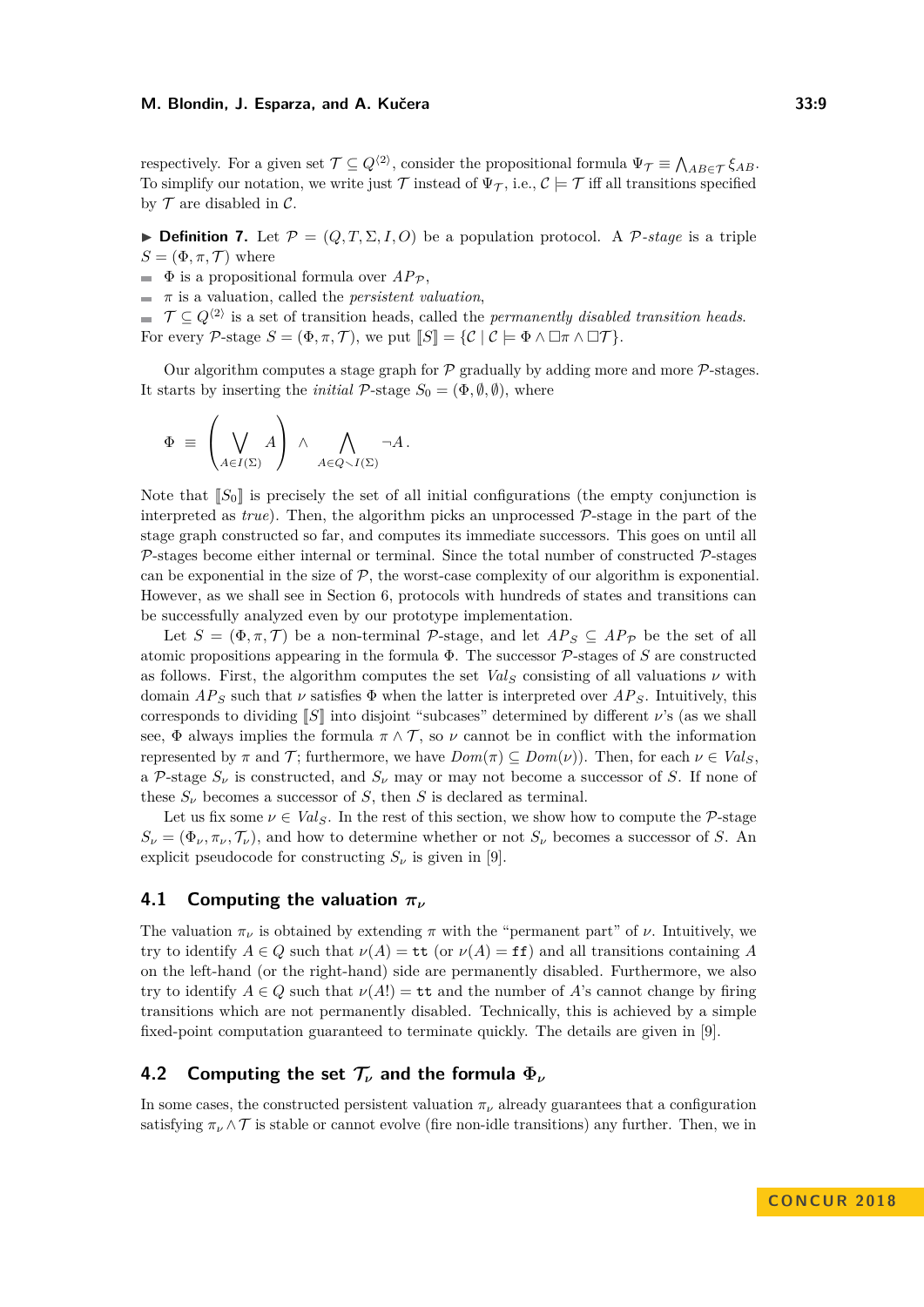#### <span id="page-9-1"></span>**33:10 Automatic Analysis of Expected Termination Time for Population Protocols**



**Figure 2** Transformation graphs of Example [8.](#page-9-0)

fact identified a subset of configurations belonging to [S] which does not require any further analysis. Hence, we put  $\mathcal{T}_{\nu} = \mathcal{T}, \Phi_{\nu} = \pi_{\nu}$ , and the configuration  $S_{\nu}$  becomes a successor P-stage of *S* declared as terminal.

Formally, we say that  $(\pi_{\nu}, \mathcal{T})$  is *stable* if there is  $x \in \{0, 1\}$  such that for all states  $A \in \mathcal{Q}$ where  $\pi_{\nu}(A) = \mathbf{t} \mathbf{t}$  or  $A \notin Dom(\pi_{\nu})$  we have that  $Out(A) = x$ , and for every transition  $CD \mapsto EF$  where  $Out(E) \neq x$  or  $Out(F) \neq x$ , the formula  $(\pi_{\nu} \wedge \mathcal{T}) \Rightarrow \xi_{CD}$  is a propositional tautology. Furthermore, we say that  $(\pi_{\nu}, \mathcal{T})$  is *dead* if it is not stable and for every non-idle transition  $CD \mapsto EF$  we have that the formula  $(\pi_{\nu} \wedge \mathcal{T}) \Rightarrow \xi_{CD}$  is a propositional tautology.

If  $S_\nu$  is *not* stable or dead, we use  $\pi_\nu$  and  $\mathcal T$  to compute the *transformation graph*  $G_\nu$ , and then analyze  $G_{\nu}$  to determine  $\mathcal{T}_{\nu}$  and  $\Phi_{\nu}$ .

## <span id="page-9-3"></span>**4.2.1 The transformation graph**

The vertices of the transformation graph  $G_{\nu}$  are the states which have *not* yet been permanently disabled according to  $\pi_{\nu}$ , and the edges are determined by a set of transitions whose heads have not yet been permanently disabled according to  $\pi_{\nu}$  and T. Formally, we put  $G_{\nu} = (V, \rightarrow)$  where the set of vertices *V* consists of all  $A \in Q$  such that either  $A \notin Dom(\pi_{\nu})$ or  $\pi_{\nu}(A) = \mathsf{tt}$ , and the set of edges is determined as follows: Let  $AB \mapsto CD$  be a non-idle transition such that  $(\pi_{\nu} \wedge \mathcal{T}) \Rightarrow \xi_{AB}$  is *not* a tautology.

- If the sets  $\{A, B\}$  and  $\{C, D\}$  are disjoint, then the transition generates the edges  $A \rightarrow C$ ,  $A \rightarrow D$ ,  $B \rightarrow C$ ,  $B \rightarrow D$ . Intuitively, both *A* and *B* can be "transformed" into *C* or *D*.
- Otherwise, the transition has the form  $AB \mapsto AD$  for  $B \neq D$ . In this case it generates the edge  $B \to D$ . Intuitively, *B* can be "transformed" into *D* in the context of *A*.

<span id="page-9-0"></span>**Example 8.** Consider the protocol of Example [2](#page-5-4) and its initial stage  $S = (\Phi, \pi, \mathcal{T})$  where  $\Phi = (A \vee B) \wedge \neg a \wedge \neg b$  and  $\pi = \mathcal{T} = \emptyset$ . Three valuations satisfy  $\Phi$ ; in particular the valuation *ν* which sets to tt precisely the variables *A* and *B*. Since both *A* and *B* can disappear in the future, and both *a* and *b* can become populated, the "permanent part" of *ν*, i.e., the valuation  $\pi_{\nu}$ , has the empty domain. The transformation graph  $G_{\nu}$  is shown in Fig. [2](#page-9-1) (left).

Consider now the majority protocol of Example [3](#page-5-3) with initial stage  $(\Phi, \emptyset, \emptyset)$  (where  $\Phi$ says there are only *A*'s and *B*'s), and a valuation  $\nu$  which sets to tt precisely the variables *A* and *B*. The domain of  $\pi_{\nu}$  is again the empty set, and the transformation graph  $G_{\nu}$  is shown in Fig. [2](#page-9-1) (right).

A key observation about transformation graphs is that all transitions generating edges connecting two *different* strongly connected components (SCCs) of  $G_{\nu}$  become simultaneously disabled in the future almost surely. More precisely, let  $Exp_{\nu}$  be the set of all  $AB \in Q^{\langle 2 \rangle}$  such that there exists a transition  $AB \rightarrow CD$  generating an edge of  $G_{\nu}$  connecting two different SCCs of  $G_{\nu}$ . We have the following:

<span id="page-9-2"></span>**I Lemma 9.** Let  $G_\nu$  be a transformation graph, and let C be a configuration such that  $\mathcal{C} \models \Box \pi_{\nu} \land \Box \mathcal{T}$ . Then  $\mathcal{C} \models \Diamond Exp_{\nu}$ . Furthermore,  $\mathcal{C} \models \Diamond \Box Exp_{\nu}$ .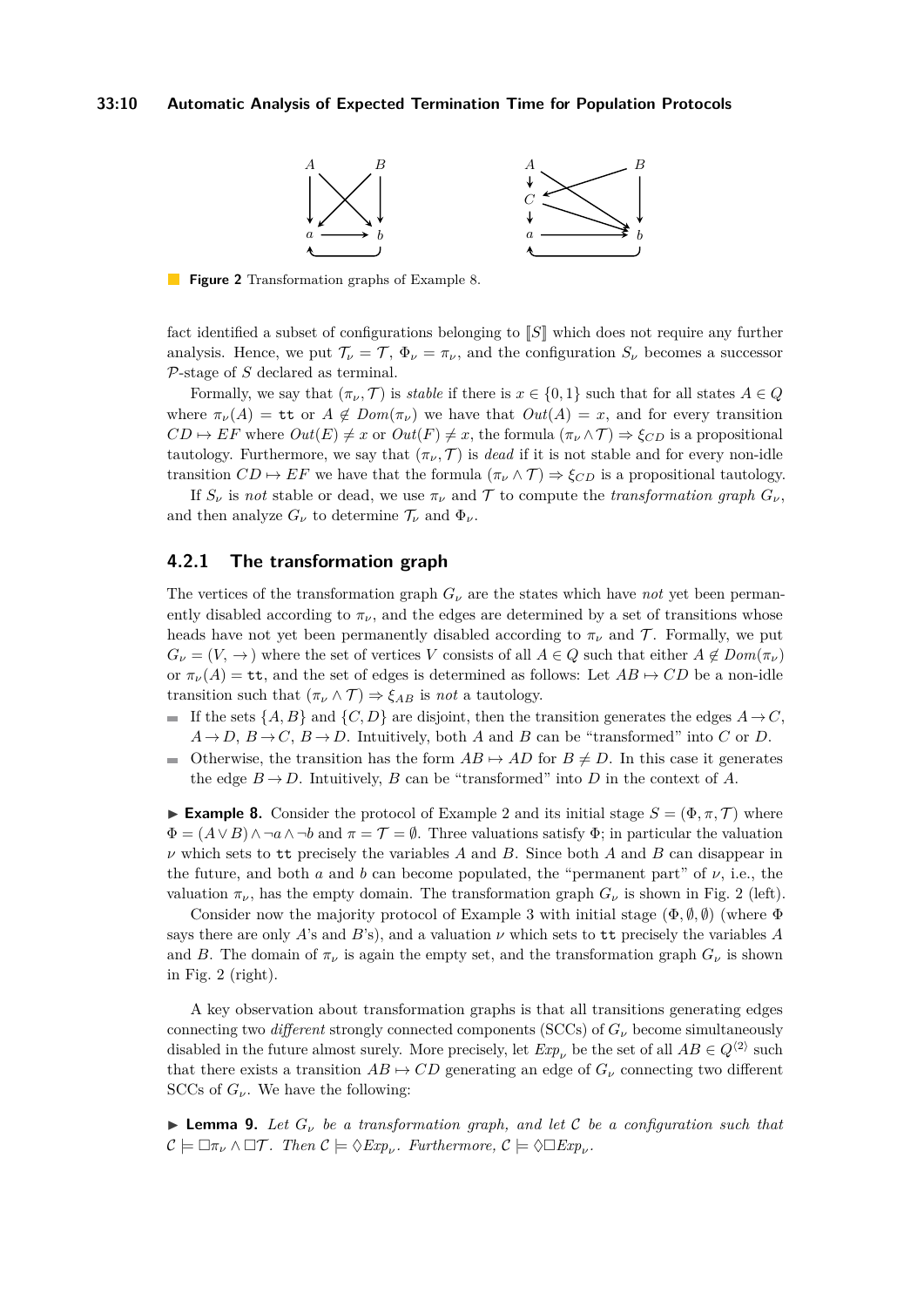However, there is a subtle problem. When the transitions specified by  $Exp<sub>ν</sub>$  become simultaneously disabled *for the first time*, they may be disabled only *temporarily*, i.e., C does *not* have to satisfy the formula  $\Box (Exp_{\nu} \Rightarrow \Box Exp_{\nu})$ . As we shall see in Section [5,](#page-12-0) it is relatively easy to obtain an upper bound on the expected number of transitions needed to visit a configuration satisfying  $Exp_\nu$ . However, it is harder to give an upper bound on the expected number of transitions needed to reach a configuration satisfying  $\Box Exp_\nu$  (i.e., entering the next stage) unless  $\mathcal{C} \models \Box (Exp_{\nu} \Rightarrow \Box Exp_{\nu})$ . This difficulty is addressed in the next section.

► **Example 10.** We continue with Example [8.](#page-9-0) For the transformation graph of Fig. [2](#page-9-1) (left), we have  $Exp_{\nu} = \{AB\}$ . For the transformation graph of Fig. [2](#page-9-1) (right), we have  $Exp_{\nu} =$ {*AB, AC, BC*}. Hence, according to Lemma [9,](#page-9-2) every initial configuration of the majority protocol of Example [2](#page-5-4) almost surely reaches a configuration satisfying  $\neg A \vee \neg B$ , and every initial configuration of the majority protocol of Example [3](#page-5-3) almost surely reaches a configuration satisfying  $(\neg A \lor \neg B) \land (\neg A \lor \neg C) \land (\neg B \lor \neg C)$ . Furthermore, in both cases  $\mathcal{C} \models \Box (Exp_{\nu} \Rightarrow \Box Exp_{\nu})$  for every initial configuration  $\mathcal{C}$ .

# **4.2.2** Computing  $\mathcal{T}_{\nu}$  and  $\Phi_{\nu}$ : Case  $Exp_{\nu} \neq \emptyset$

Let  $\Gamma_{\nu} \equiv \nu \wedge \square \tau_{\nu} \wedge \square \mathcal{T}$ , and let C be a configuration satisfying  $\Gamma_{\nu}$ . A natural idea to construct  $\mathcal{T}_{\nu}$  is to enrich  $\mathcal{T}$  by  $Exp_{\nu}$ . However,  $Exp_{\nu}$  can be empty, i.e., the transformation graph  $G_{\nu}$  may consist just of disconnected SCCs. For this reason we first consider the case where  $Exp_{\nu}$  is nonempty.

**Computing**  $\mathcal{T}_{\nu}$ . As discussed in Section [4.2.1,](#page-9-3) the fact that  $\mathcal{C} \models \Diamond \Box Exp_{\nu}$  does not necessarily imply  $\mathcal{C} \models \Box (Exp_{\nu} \Rightarrow \Box Exp_{\nu})$  complicates the interaction complexity analysis. Therefore, after computing  $Exp_{\nu}$  we try to compute a non-empty subset  $\mathcal{J}_{\nu} \subseteq Exp_{\nu}$  such that  $\mathcal{C} \models$  $\square(\mathcal{J}_{\nu} \Rightarrow \square \mathcal{J}_{\nu})$  for all configurations C satisfying  $\Gamma_{\nu}$ . If we succeed, we put  $\mathcal{T}_{\nu} = \mathcal{T} \cup \mathcal{J}_{\nu}$ . Otherwise,  $\mathcal{T}_{\nu} = \mathcal{T} \cup Exp_{\nu}$ . Intuitively, the set  $\mathcal{J}_{\nu}$  is the largest subset *M* of  $Exp_{\nu}$  such that every element of *M* can be re-enabled only by firing a transition which has been identified as permanently disabled. This again leads to a simple fixed-point computation, which is detailed in [\[9\]](#page-15-0).

A proof of the next lemma is straightforward.

<span id="page-10-0"></span>**I Lemma 11.** For every configuration C such that  $C \models \Gamma_{\nu}$  we have that **(a)**  $C \models \Diamond \Box (\pi_{\nu} \land \mathcal{T} \land Exp_{\nu})$ **(b)**  $\mathcal{C} \models \Box(\mathcal{J}_{\nu} \Rightarrow \Box \mathcal{J}_{\nu})$ If  $\mathcal{J}_{\nu} \neq \emptyset$ , we put  $\mathcal{T}_{\nu} = \mathcal{T} \cup \mathcal{J}_{\nu}$ . Otherwise, we put  $\mathcal{T}_{\nu} = \mathcal{T} \cup Exp_{\nu}$ .

**Computing**  $\Phi_{\nu}$ . We say that a configuration C is  $S_{\nu}$ -entering if  $C \models \Box \pi_{\nu} \land \Box \mathcal{T}_{\nu}$  and there is an execution  $\mathcal{C}_0, \ldots, \mathcal{C}_\ell$  such that  $\mathcal{C}_0 \models \Gamma_\nu, \mathcal{C}_\ell = \mathcal{C}$ , and  $\mathcal{C}_j \not\models \Box \pi_\nu \land \Box \mathcal{T}_\nu$  for all  $j < \ell$ . An immediate consequence of Lemma [11](#page-10-0) is the following:

I **Lemma 12.** *Almost all runs initiated in a configuration satisfying* Γ*<sup>ν</sup> visit an Sν-entering configuration.*

The formula  $\Phi_{\nu}$  specifies the properties of  $S_{\nu}$ -entering configurations. The formula  $\Phi_{\nu}$  always implies  $\pi_{\nu} \wedge \mathcal{T}_{\nu}$ , but it can also be more detailed if  $\mathcal{J}_{\nu} \neq \emptyset$ . More precisely, we say that  $\mathcal{J}_{\nu}$  is *ν-disabled* if  $\mathcal{J}_{\nu} \neq \emptyset$  and for all  $AB \in \mathcal{J}_{\nu}$  we have that  $\nu \Rightarrow \xi_{AB}$  is a propositional tautology (i.e., all transitions specified by  $\mathcal{J}_{\nu}$  are disabled in all configurations satisfying  $\nu$ ). Similarly,  $\mathcal{J}_{\nu}$  is *ν*-enabled if  $\mathcal{J}_{\nu} \neq \emptyset$  and there exists  $AB \in \mathcal{J}_{\nu}$  such that  $\nu \Rightarrow \neg \xi_{AB}$  is a tautology (i.e., some transition specified by  $\mathcal{J}_{\nu}$  is enabled in all configurations satisfying  $\nu$ ).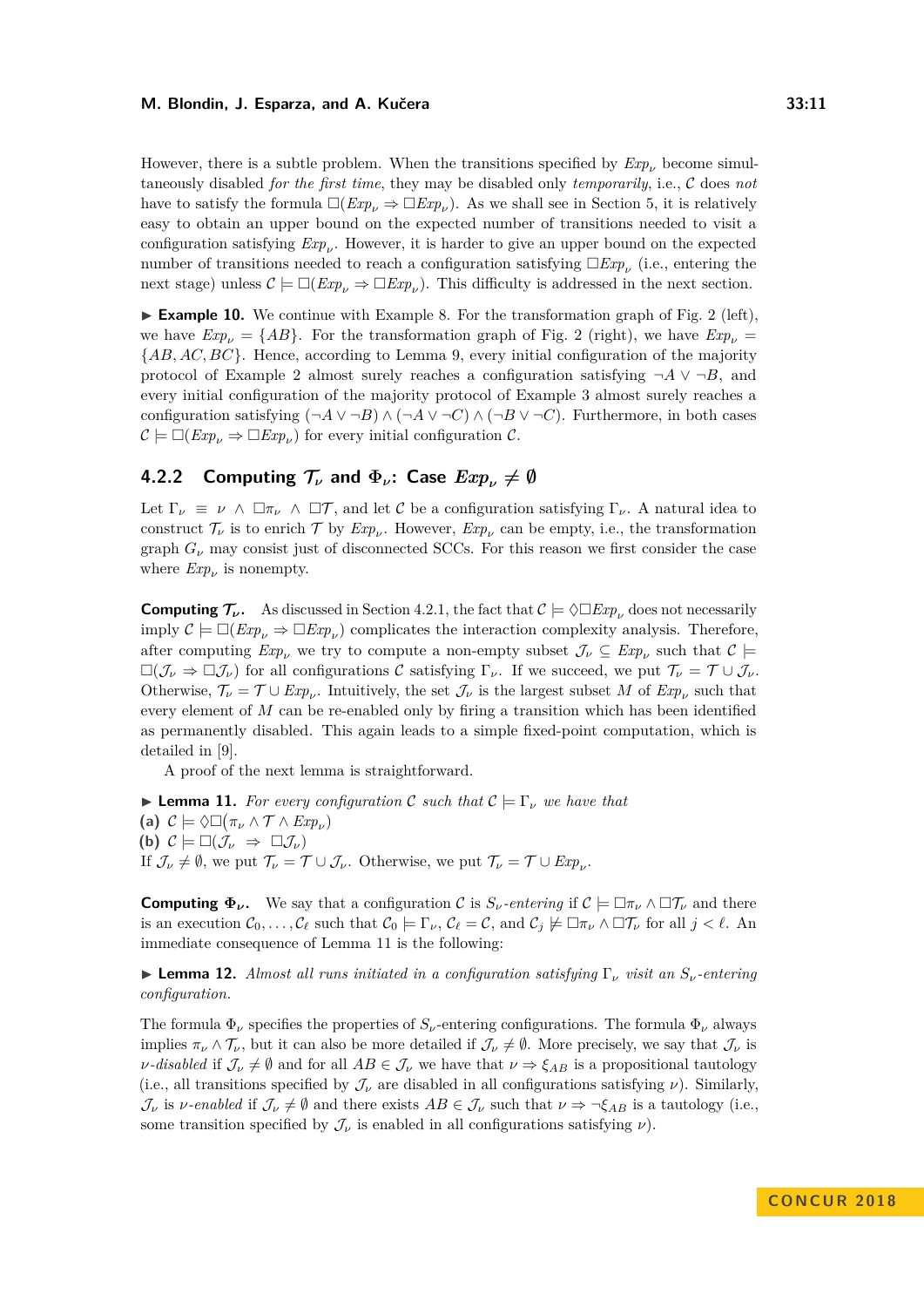#### **33:12 Automatic Analysis of Expected Termination Time for Population Protocols**

Observe that if  $\mathcal{J}_{\nu}$  is  $\nu$ -disabled, then all transitions specified by  $\mathcal{J}_{\nu}$  are simultaneously disabled in every configuration C satisfying  $\Gamma_{\nu}$ . Hence, all  $S_{\nu}$ -entering configurations satisfy Γ*<sup>ν</sup>* (see Lemma [11](#page-10-0) (b)). Now suppose that J*<sup>ν</sup>* is *ν*-enabled, and let *Q<sup>ν</sup>* be the set of all *A* ∈ *Q* such that  $AB \in \mathcal{J}_{\nu}$  for some  $B \in Q$ . Since for every configuration C satisfying  $\Gamma_{\nu}$  there is a transition specified by  $\mathcal{J}_{\nu}$  enabled in  $\mathcal{C}$ , the last transition executed before visiting an  $S_{\nu}$ -entering configuration must be a transition "transforming" some  $A \in Q_{\nu}$ , i.e., a transition of the form  $AB \mapsto CD$  generating an edge  $A \rightarrow C$  of  $G_{\nu}$ . Let  $\mathcal{K}_{\nu}$  be the set of all right-hand sides of all such transitions. The formula  $\Phi_{\nu}$  is defined as follows:

$$
\Phi_{\nu} = \begin{cases} \pi_{\nu} \wedge \mathcal{T}_{\nu} \wedge \nu & \text{if } \mathcal{J}_{\nu} \text{ is } \nu\text{-disabled,} \\ \pi_{\nu} \wedge \mathcal{T}_{\nu} \wedge \left( \bigvee_{CD \in \mathcal{K}_{\nu}} \neg \xi_{CD} \right) & \text{if } \mathcal{J}_{\nu} \text{ is } \nu\text{-enabled,} \\ \pi_{\nu} \wedge \mathcal{T}_{\nu} & \text{otherwise.} \end{cases}
$$

It is easy to check that every  $S_\nu$ -entering configuration satisfies the formula  $\Phi_\nu$ . The constructed P-stage  $S_\nu = (\Phi_\nu, \pi_\nu, \mathcal{T}_\nu)$  becomes a successor of the P-stage *S*.

# **4.2.3** Computing  $\mathcal{T}_{\nu}$  and  $\Phi_{\nu}$ : Case  $Exp_{\nu} = \emptyset$

In this case  $G_{\nu}$  is a collection of disconnected SCCs. We put  $\mathcal{T}_{\nu} = \mathcal{T}$ . In the rest of the section we show how to construct the formula  $\Phi_{\nu}$ .

We say that an edge  $A \rightarrow B$  of  $G_{\nu}$  is *stable* if there is a transition  $AC \rightarrow BD$  generating  $A \rightarrow B$  such that  $\pi_{\nu}(C) = \mathtt{tt}$ . Let  $\mathcal{I}_{\nu}$  be the union of all non-bottom SCCs of the directed graph obtained from  $G_\nu$  by considering only the stable edges of  $G_\nu$ .

**Example 13.** For every configuration C such that  $C \models \Gamma_{\nu}$  we have that  $C \models \Diamond(\bigwedge_{A \in \mathcal{I}_{\nu}} \neg A)$ .

Similarly as above, we say that C is  $S_\nu$ -entering if  $C \models \Box \pi_\nu \land \Box \mathcal{T}_\nu \land \bigwedge_{A \in \mathcal{I}_\nu} \neg A$  and there is an execution  $\mathcal{C}_0, \ldots, \mathcal{C}_\ell$  such that  $\mathcal{C}_0 \models \Gamma_\nu, \mathcal{C}_\ell = \mathcal{C}$ , and  $\mathcal{C}_j$  does *not* satisfy the above formula for all  $j < \ell$ .

Observe that if  $\nu(A) = \textbf{ff}$  for all  $A \in \mathcal{I}_{\nu}$ , then  $\nu$  implies  $\bigwedge_{A \in \mathcal{I}_{\nu}} \neg A$  and hence every configuration C satisfying  $\Gamma_{\nu}$  is  $S_{\nu}$ -entering. Further, if  $\nu(A) = \mathbf{t} \mathbf{t}$  for some  $A \in \mathcal{I}_{\nu}$ , then the last transition executed before visiting an  $S_\nu$ -entering configuration is a transition  $EF \mapsto CD$ generating a stable edge  $E \to C$  of  $G_{\nu}$  where  $E \in I_{\nu}$  and  $C \notin I_{\nu}$ . Let  $\mathcal{L}_{\nu}$  be the set of all right-hand sides of all such transitions. We put

$$
\Phi_{\nu} \equiv \begin{cases} \pi_{\nu} \wedge \mathcal{T}_{\nu} \wedge \left( \bigwedge_{A \in \mathcal{I}_{\nu}} \neg A \right) \wedge \left( \bigvee_{CD \in \mathcal{L}_{\nu}} \neg \xi_{CD} \right) & \text{if } \nu(A) = \text{tt for some } A \in \mathcal{I}_{\nu}, \\ \pi_{\nu} \wedge \mathcal{T}_{\nu} \wedge \nu & \text{if } \nu(A) = \text{ff for all } A \in \mathcal{I}_{\nu}, \\ \pi_{\nu} \wedge \mathcal{T}_{\nu} \wedge \left( \bigwedge_{A \in \mathcal{I}_{\nu}} \neg A \right) & \text{otherwise.} \end{cases}
$$

We say that the constructed  $\mathcal{P}$ -stage  $S_\nu = (\Phi_\nu, \pi_\nu, \mathcal{T}_\nu)$  is *redundant* if there is a  $\mathcal{P}$ -stage  $S' = (\Phi', \pi', \mathcal{T}')$  on the path from the initial stage  $S_0$  to *S* such that  $\pi_{\nu} = \pi', \mathcal{T}_{\nu} = \mathcal{T}'$ , and  $\Phi'$  implies  $\Phi_{\nu}$ . The P-stage  $S_{\nu}$  becomes a successor of *S* iff  $S_{\nu}$  is not redundant. This ensures termination of the algorithm even for poorly designed population protocols.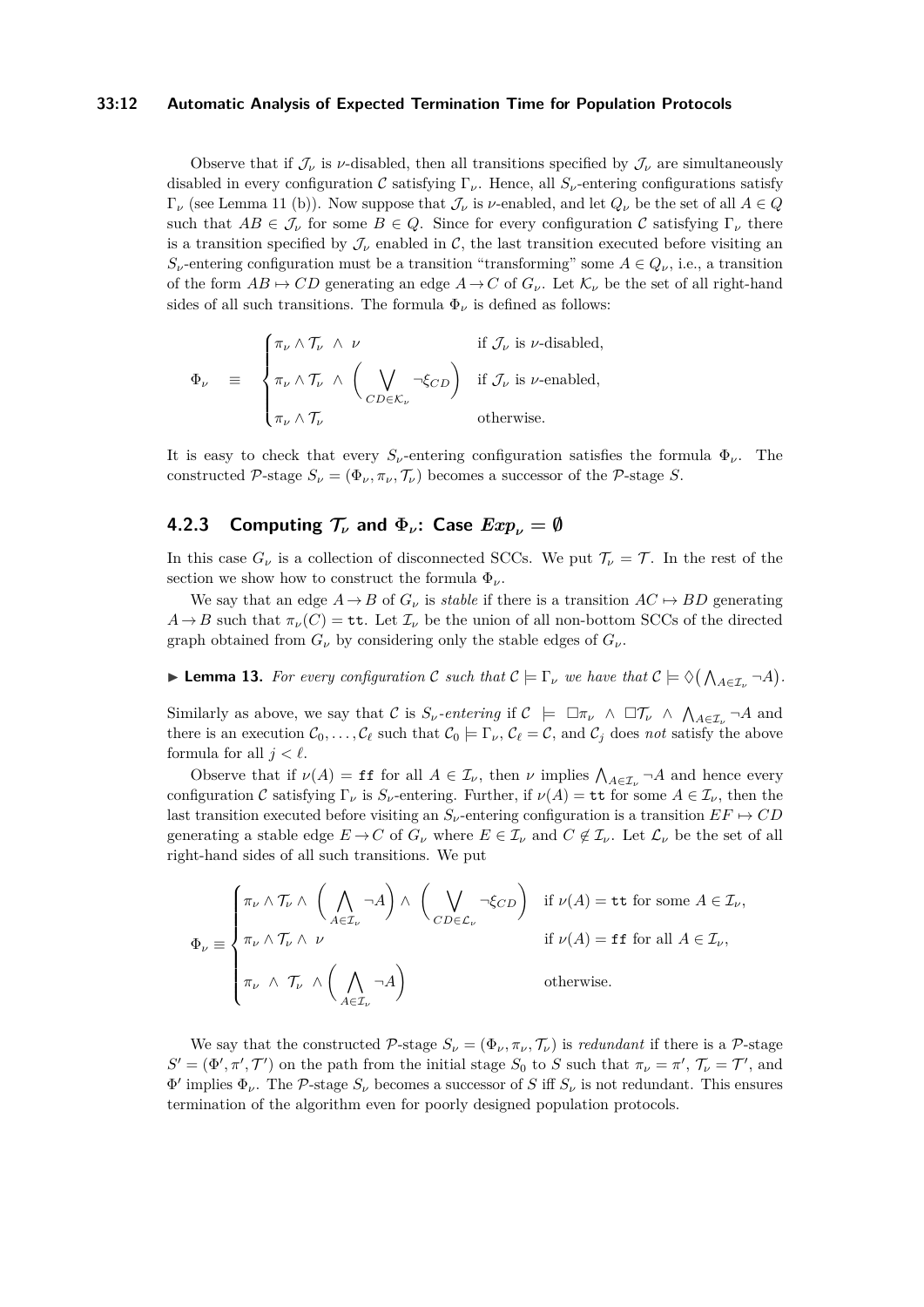## <span id="page-12-0"></span>**5 Computing the interaction complexity**

We show how to compute an upper asymptotic bounds on *ReachNext<sup>S</sup>* for every stage *S* in the stage graph constructed in Section [4.](#page-7-0)

For the rest of this section, we fix a population protocol  $\mathcal{P} = (Q, T, \Sigma, I, O)$ , a P-stage  $S = (\Phi, \pi, \mathcal{T})$ , and its successor  $S_\nu = (\Phi_\nu, \pi_\nu, \mathcal{T}_\nu)$ . Recall the formula  $\Gamma_\nu$ , the graph  $G_{\nu} = (V, \rightarrow)$ , and the sets  $Exp_{\nu}$ ,  $\mathcal{J}_{\nu}$  defined in Section [4.](#page-7-0) We show how to compute an asymptotic upper bound on the function  $Reach_{S,S_{\nu}}$  that assigns to every  $n \geq 1$  the maximal  $\mathbb{E}_{\mathcal{C}}[Steps_{Enter(S_{\nu})}]$ , where  $Enter(S_{\nu})$  is a fresh atomic proposition satisfied precisely by all  $S_\nu$ -entering configurations, and C ranges over all configurations of size *n* satisfying  $\Gamma_{\nu}$  (if there is no such configuration of size *n*, we put  $Reach_{S,S_{\nu}}(n) = 0$ ). Observe that  $\max_{S_{\nu}} \{Reach_{S,S_{\nu}}\},$  where  $S_{\nu}$  ranges over all successor stages of *S*, is then an asymptotic upper bound on *ReachNextS*.

Let us note that if  $P$  terminates, then *InterComplexity<sub>P</sub>*  $\in 2^{2^{\mathcal{O}(n)}}$ . This trivial bound follows by observing that the number of all configurations of size *n* is  $2^{\mathcal{O}(n)}$ , and the probability of reaching a stable configuration in  $2^{\mathcal{O}(n)}$  transitions is  $2^{-2^{o(n)}}$ ; this immediately implies the mentioned upper bound on *InterComplexity<sub>P</sub>*. As we shall see, the worst asymptotic bound on  $Reach_{S,S_{\nu}}$  is  $2^{\mathcal{O}(n)}$ , and in many cases, our results allow to derive even a polynomial upper bound on *ReachS,S<sup>ν</sup>* .

Recall that if  $(\pi_{\nu}, \mathcal{T})$  is stable or dead, we have that  $Reach_{S,S_{\nu}}(n) = 0$  for all  $n \in \mathbb{N}$  (in this case, we define  $S_\nu$ -entering configurations are the configurations satisfying  $\square(\pi_\nu \wedge \mathcal{T})$ ). Now suppose  $(\pi_{\nu}, \mathcal{T})$  is not stable or dead. Furthermore, let us first assume  $Exp_{\nu} = \emptyset$ . Then, the upper bound on  $Reach_{S,S_{\nu}}$  is singly exponential in *n*.

▶ **Theorem 14.** *If*  $Exp_{\nu} = \emptyset$ *, then*  $Reach_{S,S_{\nu}} \in 2^{\mathcal{O}(n)}$ *.* 

Now assume  $Exp_{\nu} \neq \emptyset$ . Let  $\mathcal{U} \subseteq Q$  be the set of all states appearing in some non-bottom SCC of  $G_{\nu}$ . We start with some auxiliary definitions.

**► Definition 15.** For every  $A \in \mathcal{U}$ , let  $Exp_{\nu}[A]$  be the set of all  $B \in Q$  such that  $AB \in \mathcal{U}$ *Exp<sub><i>v*</sub></sub>. We say that  $S_\nu$  is *fast* if, for every  $A \in \mathcal{U}$ , the formula  $(\pi_\nu \land \mathcal{T} \land \neg Exp_\nu \land A) \Rightarrow$  $(\bigvee_{B \in \text{Exp}_{\nu}[A]} \neg \xi_{AB})$  is a propositional tautology.

**► Definition 16.** For every  $A \in V$ , let [*A*] be the SCC of  $G_{\nu}$  containing *A*. We say that  $S_{\nu}$  is *very fast* if every transition  $AB \mapsto CD$  such that  $AB, CD \in V^{\langle 2 \rangle}$  and  $\{A, B, C, D\} \cap \mathcal{U} \neq \emptyset$ satisfies one of the following conditions:

- The formula  $(\pi_{\nu} \wedge \mathcal{T}) \Rightarrow \xi_{AB}$  is a propositional tautology.
- $[ C ] \neq [A] \neq [D]$  and  $[ C ] \neq [B] \neq [D]$ .
- **Find Theorem 17.** *If*  $Exp_{\nu} \neq \emptyset$  *and*  $\mathcal{J}_{\nu} \neq \emptyset$ *, then*
- $Reach_{S, S_\nu} \in \mathcal{O}(n^3)$ *.*
- *If*  $S_{\nu}$  *is fast, then*  $Reach_{S,S_{\nu}} \in \mathcal{O}(n^2 \cdot \log(n)).$
- *If*  $S_{\nu}$  *is very fast, then*  $Reach_{S,S_{\nu}} \in \mathcal{O}(n^2)$ *.*

Computing an asymptotic upper bound on  $Reach_{S,S_{\nu}}$  when  $Exp_{\nu} \neq \emptyset$  and  $\mathcal{J}_{\nu} = \emptyset$  is more complicated. We show that a *polynomial* upper bound always exists, and that the degree of the polynomial is computable. However, our proof does not yield an efficient algorithm for computing/estimating the degree.

**Find 18.** *If*  $Exp_{\nu} \neq \emptyset$  and  $\mathcal{J}_{\nu} = \emptyset$ , then  $Reach_{S,S_{\nu}} \in \mathcal{O}(n^c)$  for some computable *constant c.*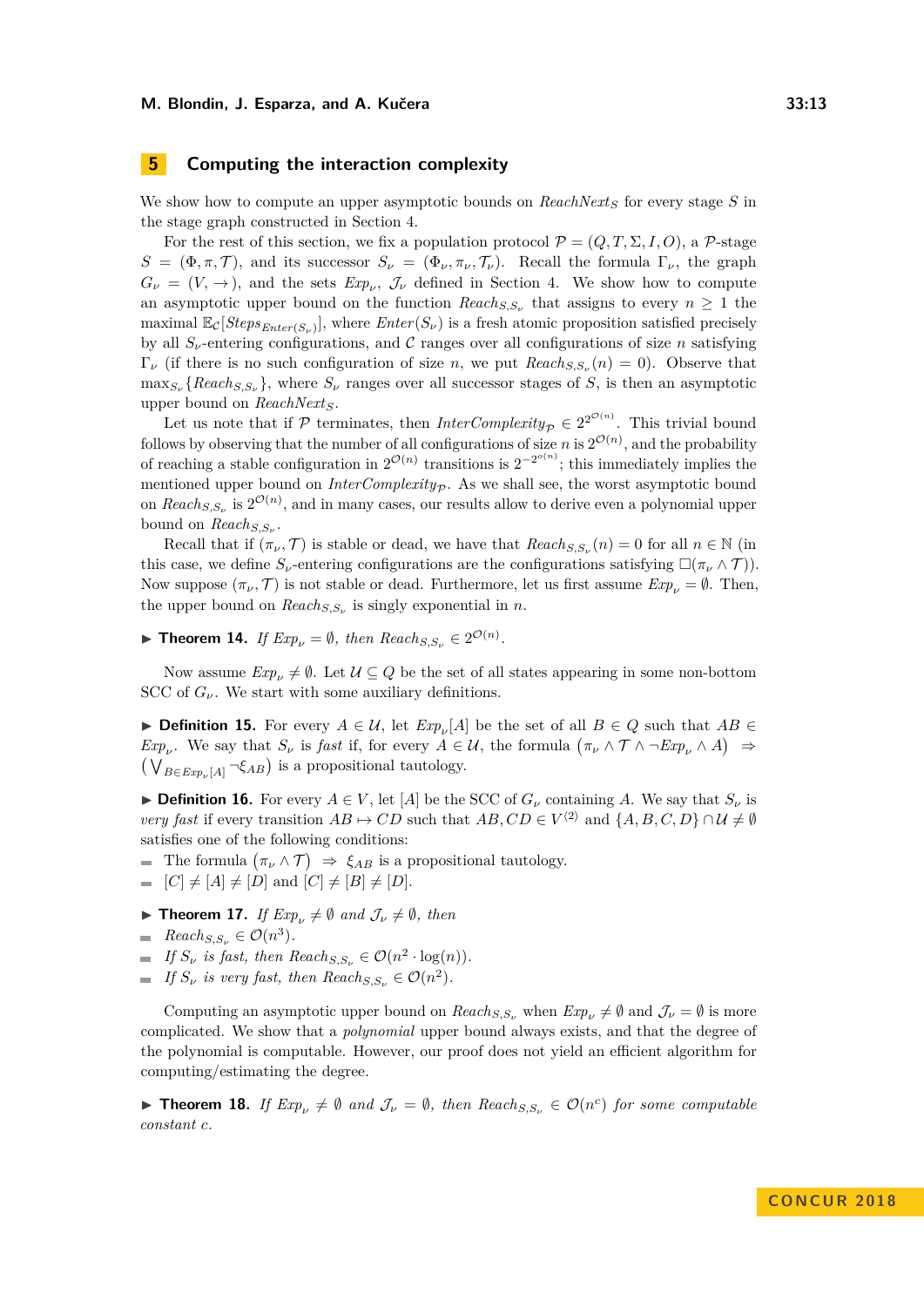#### **33:14 Automatic Analysis of Expected Termination Time for Population Protocols**

| Protocol                                                      |                |              |      |                          | Protocol |                                                                                   |                |       |       |                    |       |  |
|---------------------------------------------------------------|----------------|--------------|------|--------------------------|----------|-----------------------------------------------------------------------------------|----------------|-------|-------|--------------------|-------|--|
| predicate / params.                                           | Q              | T            | S    | Bound                    | Time     | predicate / params.                                                               | Q              | T     | S     | Bound              | Time  |  |
| $x_1 \vee \ldots \vee x_n$ [12]                               | $\overline{2}$ | $\mathbf{1}$ | 5    | $n^2 \cdot \log n$       | 0.1      | Flocks-of-bird protocol [12]: $x \geq c$                                          |                |       |       |                    |       |  |
| $x \geq y$ (Example 3)                                        | 5.             | 6            | 13   | $n^2 \cdot \log n$       | 0.4      | $c=5$                                                                             | 6              | 9     | 54    | $n^3$              | 2.5   |  |
| $x \ge y$ $^7$                                                | 4              | 3            | 9    | $n^2 \cdot \log n$       | 0.2      | $c=7$                                                                             | 8              | 13    | 198   | $n^3$              | 11.3  |  |
| $x \geq y$ (Example 2)                                        | 4              | 4            | 11   | $\exp(n)$                | 0.3      | $c=10$                                                                            | 11             | 19    | 1542  | $n^3$              | 83.9  |  |
| Flocks-of-bird protocol [4]: $x \geq c$                       |                |              |      |                          | $c=13$   | 14                                                                                | 25             | 12294 | $n^3$ | 816.4              |       |  |
| $c=5$                                                         | 6              | 21           | 26   | $\overline{n^3}$         | 0.8      | $c=15$                                                                            | 16             | 29    |       |                    | T/O   |  |
| $c=10$                                                        | 11             | 66           | 46   | $n^3$                    | 4.0      | Average-and-conquer protocol<br>$^{9}$ [2]: $x\geq y$ with params.<br>$m$ and $d$ |                |       |       |                    |       |  |
| $c=15$                                                        | 16             | 136          | 66   | $n^3$                    | 12.1     | $m = 3, d = 1$                                                                    | 6              | 21    | 41    | $n^2 \cdot \log n$ | 2.0   |  |
| $c=20$                                                        | 21             | 231          | 86   | $n^3$                    | 28.9     | $m = 3, d = 2$                                                                    | 8              | 36    | 1948  | $n^2 \cdot \log n$ | 98.7  |  |
| $c=25$                                                        | 26             | 351          | 106  | $n^3$                    | 58.0     | $m = 5, d = 1$                                                                    | 8              | 36    | 1870  | $n^3$              | 80.1  |  |
| $c=30$                                                        | 31             | 496          | 126  | $n^3$                    | 118.9    | $m = 5, d = 2$                                                                    | 10             | 55    |       |                    | T/O   |  |
| $c=35$                                                        | 36             | 666          | 146  | $n^3$                    | 222.3    | $m = 7, d = 1$                                                                    | 10             | 55    |       |                    | T/O   |  |
| $c=40$                                                        | 41             | 861          | 166  | $n^3$                    | 366.2    | Remainder protocol [8]: $\sum_{1\leq i < m} i \cdot x_i \equiv 0 \pmod{m}$        |                |       |       |                    |       |  |
| $c=45$                                                        | 46             | 1081         | 186  | $n^3$                    | 495.3    | $m=3$                                                                             | 5              | 12    | 27    | $n^2 \cdot \log n$ | 0.8   |  |
| $c=50$                                                        | 51             | 1326         | 206  | $n^3$                    | 952.8    | $m=5\,$                                                                           | $\overline{7}$ | 25    | 225   | $n^2 \cdot \log n$ | 12.5  |  |
| $c=55$                                                        | 56             | 1596         |      | $\overline{\phantom{0}}$ | T/O      | $m=7$                                                                             | 9              | 42    | 1351  | $n^2 \cdot \log n$ | 88.9  |  |
| Logarithmic flock-of-birds protocol <sup>8</sup> : $x \geq c$ |                |              |      |                          |          | $m = 9$                                                                           | 11             | 63    | 7035  | $n^2 \cdot \log n$ | 544.0 |  |
| $c=15$                                                        | 8              | 23           | 66   | $n^3$                    | 2.6      | $m=10$                                                                            | 12             | 75    |       |                    | T/O   |  |
| $c=31$                                                        | 10             | 34           | 130  | $n^3$                    | 6.1      | Threshold protocol [4]: $\sum_{1\leq i\leq k} a_i\cdot x_i < c$                   |                |       |       |                    |       |  |
| $c=63$                                                        | 12             | 47           | 258  | $n^3$                    | 13.9     | $-x_1+x_2 < 0$                                                                    | 12             | 57    | 21    | $n^3$              | 3.0   |  |
| $c = 127$                                                     | 14             | 62           | 514  | $n^3$                    | 39.4     | $-x_1+x_2<1$                                                                      | 20             | 155   | 131   | $n^3$              | 30.3  |  |
| $c = 255$                                                     | 16             | 79           | 1026 | $n^3$                    | 81.0     | $-x_1+x_2 < 2$                                                                    | 28             | 301   |       |                    | T/O   |  |
| $c = 1023$                                                    | 20             | 119          | 4098 | $n^3$                    | 395.7    | $-2x_1 - x_2 + x_3 + 2x_4 < 0$                                                    | 20             | 155   | 1049  | $n^3$              | 166.3 |  |
| $c = 2047$                                                    | 22             | 142          | 8194 | $n^3$                    | 851.9    | $-2x_1 - x_2 + x_3 + 2x_4 < 1$                                                    | 20             | 155   | 1049  | $n^3$              | 155.2 |  |
| $c = 4095$                                                    | 24             | 167          |      |                          | T/O      | $-2x_1 - x_2 + x_3 + 2x_4 < 2$                                                    | 28             | 301   |       |                    | T/O   |  |

<span id="page-13-5"></span>■ **Table 1** Results of the experimental evaluation where |Q|, |T| and |S| correspond respectively to the number of states and transitions of the protocol, and the number of nodes of its stage graph.

# <span id="page-13-0"></span>**6 Experimental results**

We have implemented our approach as a tool $<sup>6</sup>$  $<sup>6</sup>$  $<sup>6</sup>$  that takes a population protocol as input</sup> and follows the procedure of Section [4](#page-7-0) to construct a stage graph together with an upper bound on *InterComplexity<sub>P</sub>*. Our tool is implemented in PYTHON 3, and uses the SMT solver MICROSOFT Z3 [\[13\]](#page-15-16) to test for tautologies and to obtain valid valuations.

We tested our implementation on multiple protocols drawn from the literature: a simple broadcast protocol [\[12\]](#page-15-9), the majority protocols of Example [2,](#page-5-4) Example [3](#page-5-3) and [\[2\]](#page-14-6), various flock-of-birds protocols [\[4,](#page-14-1) [12,](#page-15-9) [7\]](#page-14-7), a remainder protocol [\[8\]](#page-15-15) and a threshold protocol [\[4\]](#page-14-1). Most of these protocols are parametric, i.e. they are a family of protocols depending on some parameters. For these protocols, we increased their parameters until reaching a timeout. In particular, for the logarithmic flock-of-birds protocol computing  $x \geq c$ , we used thresholds of the form  $c = 2^{i} - 1$  as they essentially consist the most complicated case of the protocol.

All tests were performed on the same computer equipped with eight Intel® Core<sup>™</sup> i5-8250U 1.60 GHz CPUs, 8 GB of memory and Ubuntu Linux 17.10 (64 bits). Each test had a timeout of 1000 seconds (∼16*.*67 minutes). The duration of each test was evaluated as the sum of the user time and sys time reported by the PYTHON time library.

The results of the benchmarks are depicted in Table [1,](#page-13-5) where the *bound* column refers to the derived upper bound on  $InterComplexity_{\mathcal{P}}$ . In particular, the tool derived exponential and  $n^2 \cdot \log n$  bounds for the protocols of Example [2](#page-5-4) and Example [3](#page-5-3) respectively. The generated trees across all instances grow in width but not much in height: the maximum height between the roots and the leaves varies between 2 and 5, and most nodes are leaves.

<span id="page-13-4"></span>The tool and its benchmarks are available at <https://github.com/blondimi/pp-time-analysis>.

<span id="page-13-1"></span>Protocol of Example [2](#page-5-4) without the tie-breaking rule  $ba \mapsto bb$  (only correct if  $x \neq y$ ).

<span id="page-13-2"></span><sup>8</sup> An adapted version of the protocol of [\[7,](#page-14-7) Sect. 3] without so-called *k*-way transitions.

<span id="page-13-3"></span><sup>&</sup>lt;sup>9</sup> The protocol is only correct assuming  $x \neq y$ .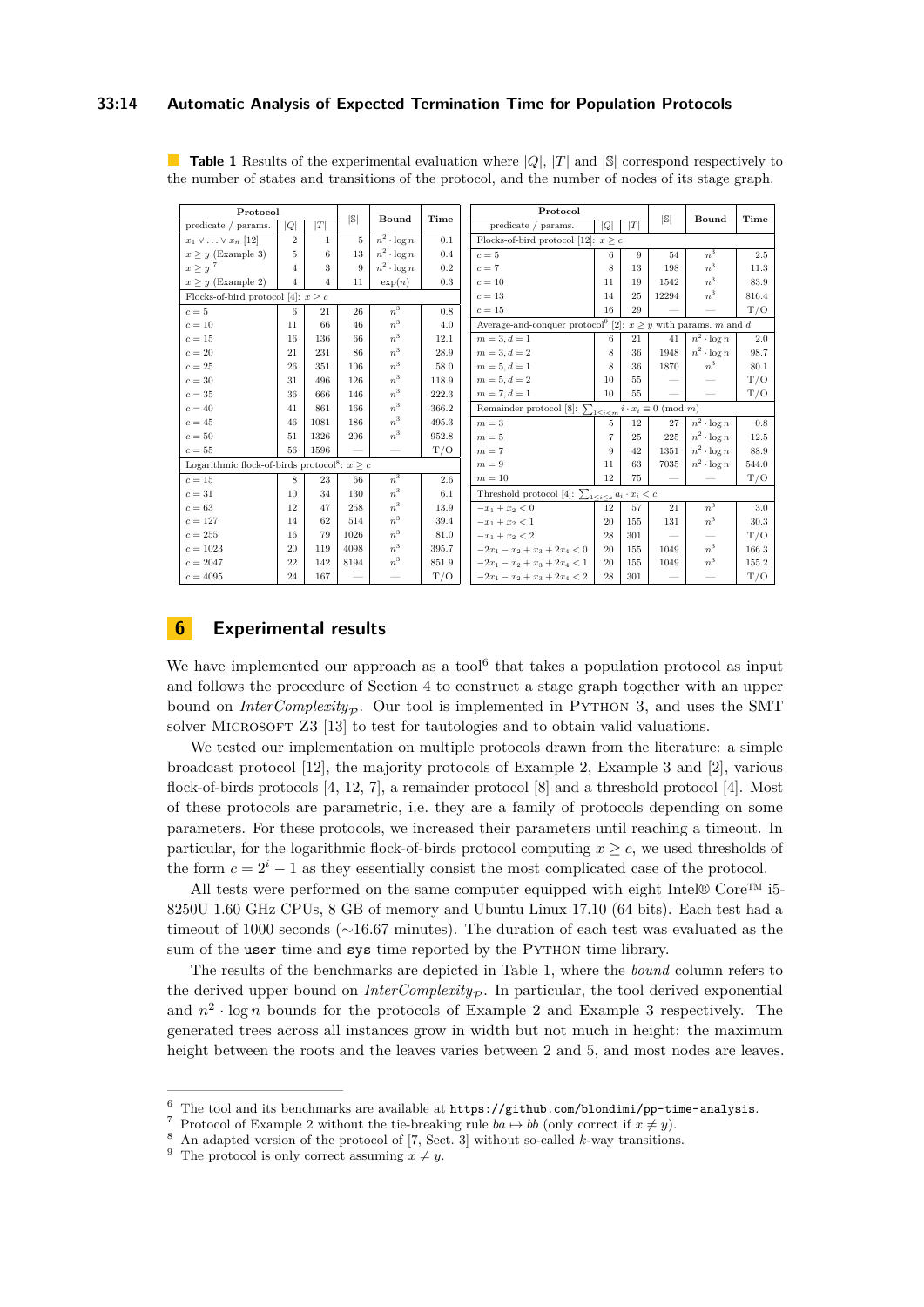It is worth noting that the *n* 2 log *n* bounds obtained in Table [1](#page-13-5) for the *average-and-conquer* and *remainder* protocols are tight with respect to the best known bounds [\[2,](#page-14-6) [4\]](#page-14-1). However, some of the obtained bounds are not tight, e.g. we report *n* 3 for the *threshold protocol* but an  $n^2 \log n$  upper bound was shown in [\[4\]](#page-14-1). Moreover, it seems possible to decrease the  $n^3$ bound to *n* 2 for the *flocks-of-bird protocol* of [\[4\]](#page-14-1). We are unsure of the precise bounds for the remaining protocols.

# <span id="page-14-5"></span>**7 Conclusion**

We have presented the first algorithm for quantitative verification of population protocols able to provide asymptotic bounds valid for any number of agents. The algorithm is able to compute good bounds for many of the protocols described in the literature.

The algorithm is based on the notion of stage graph, a concept that can be of independent value. In particular, we think that stage graphs can be valuable for fault localization and perhaps even automatic repair of ill designed protocols.

An interesting question is whether our algorithm is "weakly complete", meaning that for every predicate there exists a protocol for which our algorithm can compute the exact time bound. We know that this is the case for protocols with leaders, and conjecture that the result extends to all protocols, but currently we do not have a proof.

Another venue for future research is the automatic computation of lower bounds. Here, while stage graphs will certainly be useful, they do not seem to be enough, and will have to be complemented with other techniques.

#### **References**

- <span id="page-14-2"></span>**1** Dan Alistarh, James Aspnes, David Eisenstat, Rati Gelashvili, and Ronald L. Rivest. Timespace trade-offs in population protocols. In *Proc.* 28*th Annual ACM-SIAM Symposium on Discrete Algorithms (SODA)*, pages 2560–2579, 2017. [doi:10.1137/1.9781611974782.](http://dx.doi.org/10.1137/1.9781611974782.169) [169](http://dx.doi.org/10.1137/1.9781611974782.169).
- <span id="page-14-6"></span>**2** Dan Alistarh, Rati Gelashvili, and Milan Vojnović. Fast and exact majority in population protocols. In *Proc. ACM Symposium on Principles of Distributed Computing (PODC)*, pages 47–56, 2015. [doi:10.1145/2767386.2767429](http://dx.doi.org/10.1145/2767386.2767429).
- <span id="page-14-0"></span>**3** Dana Angluin, James Aspnes, Zoë Diamadi, Michael J. Fischer, and René Peralta. Computation in networks of passively mobile finite-state sensors. In *Proc.* 23*rd Annual ACM Symposium on Principles of Distributed Computing (PODC)*, pages 290–299, 2004. [doi:10.1145/1011767.1011810](http://dx.doi.org/10.1145/1011767.1011810).
- <span id="page-14-1"></span>**4** Dana Angluin, James Aspnes, Zoë Diamadi, Michael J. Fischer, and René Peralta. Computation in networks of passively mobile finite-state sensors. *Distributed Computing*, 18(4):235–253, jan 2006. [doi:10.1007/s00446-005-0138-3](http://dx.doi.org/10.1007/s00446-005-0138-3).
- <span id="page-14-4"></span>**5** Kevin Batz, Benjamin Lucien Kaminski, Joost-Pieter Katoen, and Christoph Matheja. How long, O bayesian network, will I sample thee? - A program analysis perspective on expected sampling times. In *Proc.* 27*th European Symposium on Programming (ESOP)*, pages 186–213. Springer, 2018. [doi:10.1007/978-3-319-89884-1\\_7](http://dx.doi.org/10.1007/978-3-319-89884-1_7).
- <span id="page-14-3"></span>**6** Amanda Belleville, David Doty, and David Soloveichik. Hardness of computing and approximating predicates and functions with leaderless population protocols. In *Proc.* 44*th International Colloquium on Automata, Languages, and Programming (ICALP)*, pages 141:1– 141:14, 2017. [doi:10.4230/LIPIcs.ICALP.2017.141](http://dx.doi.org/10.4230/LIPIcs.ICALP.2017.141).
- <span id="page-14-7"></span>**7** Michael Blondin, Javier Esparza, and Stefan Jaax. Large flocks of small birds: on the minimal size of population protocols. In *Proc.* 35*th Symposium on Theoretical Aspects of*